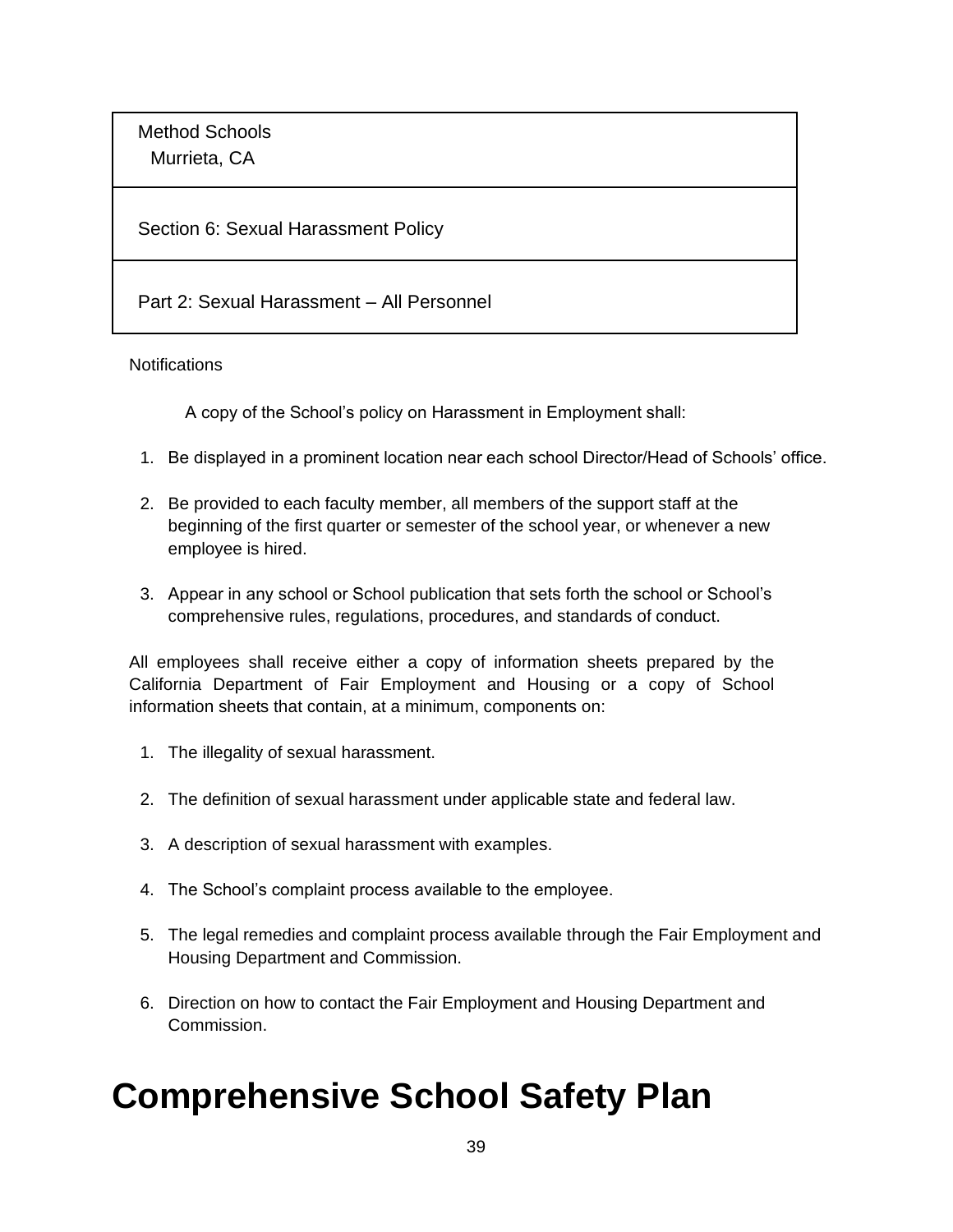Method Schools Murrieta, CA

Section 6: Sexual Harassment Policy

Part 3: Sexual Harassment – Students

#### **Method Schools Board Policy BP 4070: Sexual Harassment**

The Governing Board prohibits unlawful sexual harassment of or by any student by anyone in or from the School.

Teachers shall discuss this policy with their students in age-appropriate ways and should assure them that they need not endure any form of sexual harassment.

Any student who engages in the sexual harassment of anyone in or from the School may be subject to disciplinary action up to and including expulsion. Any employee who permits or engages in sexual harassment may be subject to disciplinary action up to and including dismissal.

The Board expects students or staff to immediately report incidents of sexual harassment to the Director/Head of Schools or designee or another school administrator.

Any student who feels that he/she is being harassed should immediately contact the Director/Head of Schools, or designee, or another school administrator to obtain a copy of AR 1312.3 – Uniform Complaint Procedures. Complaints of harassment can be filed under these procedures.

The School prohibits retaliatory behavior against any complainant or any participant in the complaint process. Each complaint of sexual harassment shall be promptly investigated in a way that respects the privacy of all parties concerned.

#### **Method Schools Board Policy BP 4070: Sexual Harassment**

Prohibited sexual harassment includes, but is not limited to, unwelcome sexual advances, requests for sexual favors, and other verbal, visual, or physical conduct or a sexual nature when: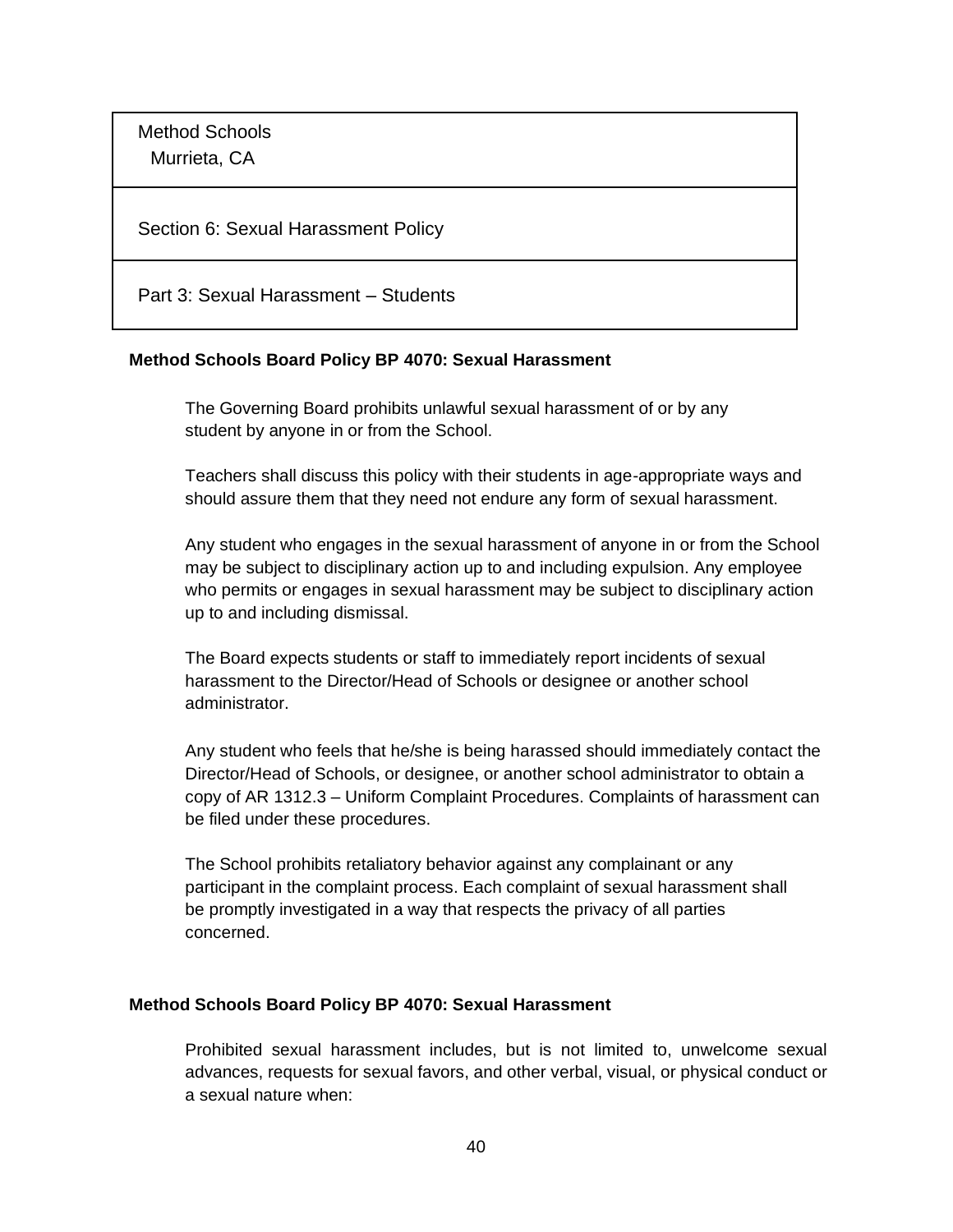- 1. Submission to the conduct is explicitly or implicitly made a term or condition of an individual's employment, academic status, or progress.
- 2. Submission to or rejection of the conduct by an individual is used as the basis for academic or employment decisions affecting the individual.
- 3. The conduct has the purpose or effect of harming the individual's academic or work performance, or of creating an intimidating, hostile, or offensive educational or work environment.
- 4. Submission to or rejection of the conduct by the individual is used as the basis for any decision affecting the individual regarding benefits and services, honors, programs, or activities available at or through the school.

Other types of conduct that are prohibited in the School and which may constitute sexual harassment include:

- 1. Unwelcome leering, sexual flirtations, or propositions.
- 2. Unwelcome sexual slurs, epithets, threats, verbal abuse, derogatory comments, or sexually degrading descriptions.
- 3. Graphic verbal comments about an individual's body, or overly personal conversation.
- 4. Sexual jokes, stories, drawings, pictures, or gestures.
- 5. Spreading sexual rumors.
- 6. Teasing or sexual remarks about students enrolled in a predominantly singlesex class.
- 7. Touching an individual's body or clothes sexually.
- 8. Purposefully limiting a student's access to educational tools.
- 9. Cornering or blocking of normal movements.
- 10.Displaying sexually suggestive objects in the educational environment.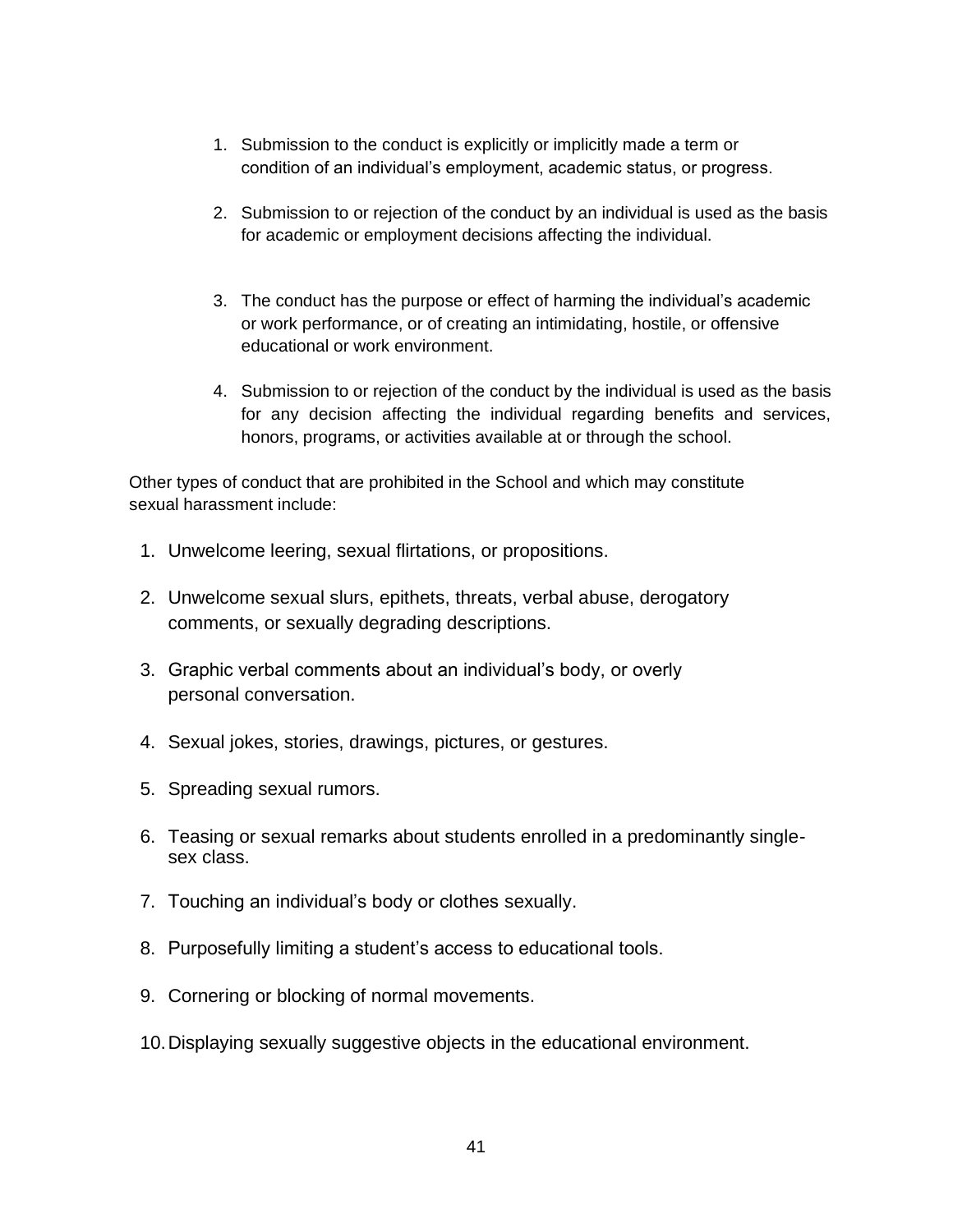11.Any act of retaliation against an individual who reports a violation of the School's sexual harassment policy or who participates in the investigation of a sexual harassment complaint.

### **Comprehensive School Safety Plan**

Method Schools Murrieta, CA

Section 6: Sexual Harassment Policy

Part 3: Sexual Harassment – Students

**Notifications** 

A copy of the School's sexual harassment policy shall:

- 1. Be included in the notifications that are sent to parents/guardians at the beginning of each school year.
- 2. Be displayed in a prominent location near each school Director/Head of Schools' office.
- 3. Be provided as part of any orientation program conducted for new students at the beginning of each quarter, semester, or summer session.
- 4. Appear in any school or School publication that sets forth the school or School's comprehensive rules, regulations, procedures, and standards of conduct.

#### Enforcement

The Director/Principal or designee shall take appropriate actions to reinforce the School's sexual harassment policy. These actions may include:

- 1. Removing vulgar or offending graffiti.
- 2. Providing staff in service and student instruction or counseling.
- 3. Taking appropriate disciplinary action as needed.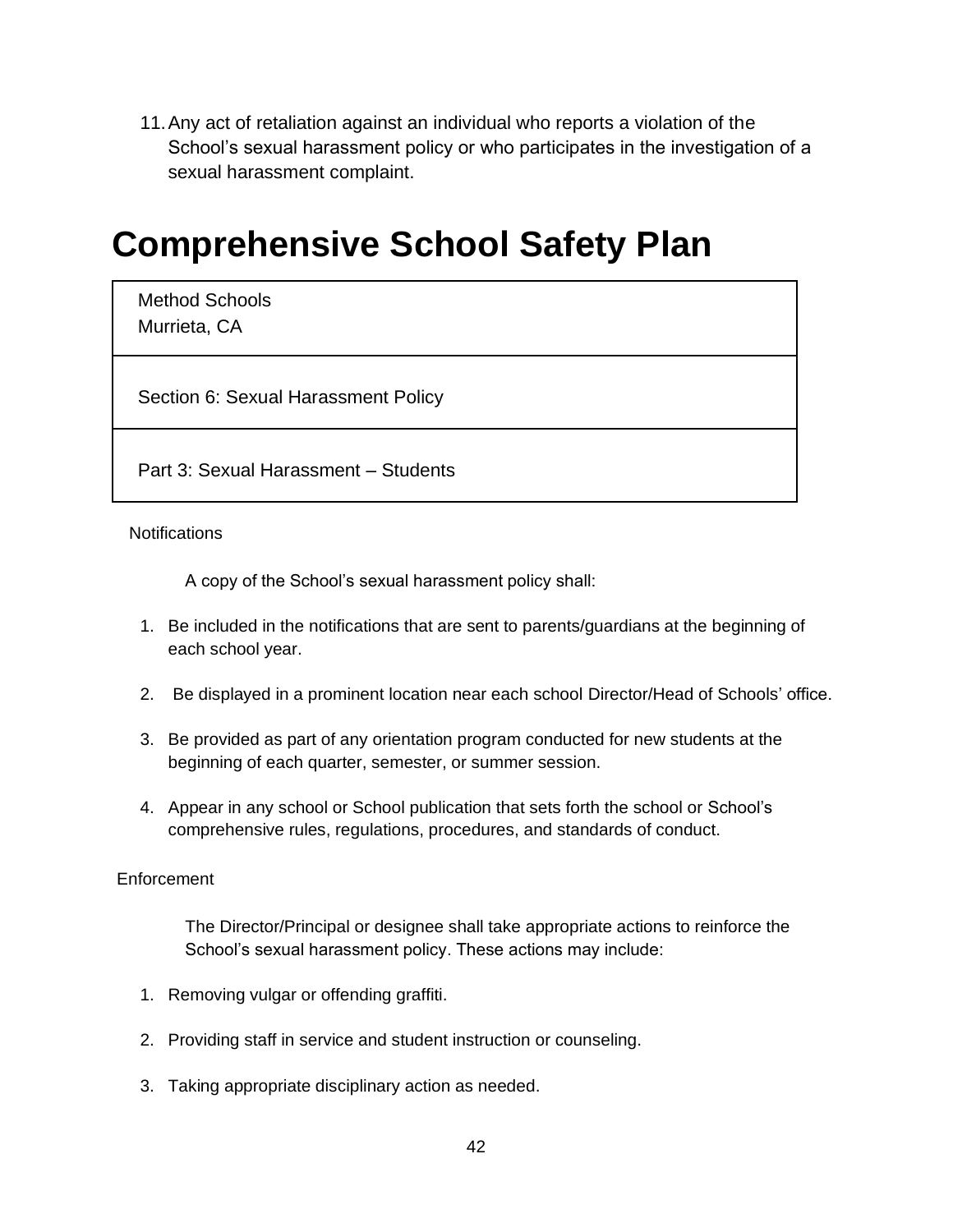# **Comprehensive School Safety Plan**

Method Schools Murrieta, CA

Section 7: School Dress and Grooming

Part 1: Method Schools Board Policy BP 4080 Dress Code

#### **Method Schools Board Policy BP 4080 Dress Code**

The Governing Board believes that appropriate dress and grooming contribute to a productive learning environment. The Board expects students to give proper attention to personal cleanliness and to wear clothes that are suitable for the school activities in which they participate. Students' clothing must not present a health or safety hazard or a distraction, which would interfere with the educational process.

When gangs constitute a danger to students, the Director/Head of Schools, or designee may restrict student dress and grooming as necessary to comply with Board policy related to gang activity.

Students and parents/guardians shall be informed about the school dress code at the beginning of the school year and when revised. A student who violates the dress code shall be subject to appropriate disciplinary action.

The Board recognizes that, in order to promote student safety and discourage theft, peer rivalry, and/or gang activity, the Director/Head of Schools, staff, and parents/guardians at a school may wish to establish a reasonable dress code requiring students to wear uniforms. Such a dress code may be included as part of the school safety plan and must be presented to the Board for approval.

The Board shall approve such dress codes when it determines they are necessary for the health and safety of the school's students.

The Director/Head of Schools, or designee shall establish procedures whereby parents/guardians may choose to have their children exempted from an adopted school uniform policy. Students shall not be penalized academically, otherwise discriminated against, or denied attendance to school if their parents/guardians so decide.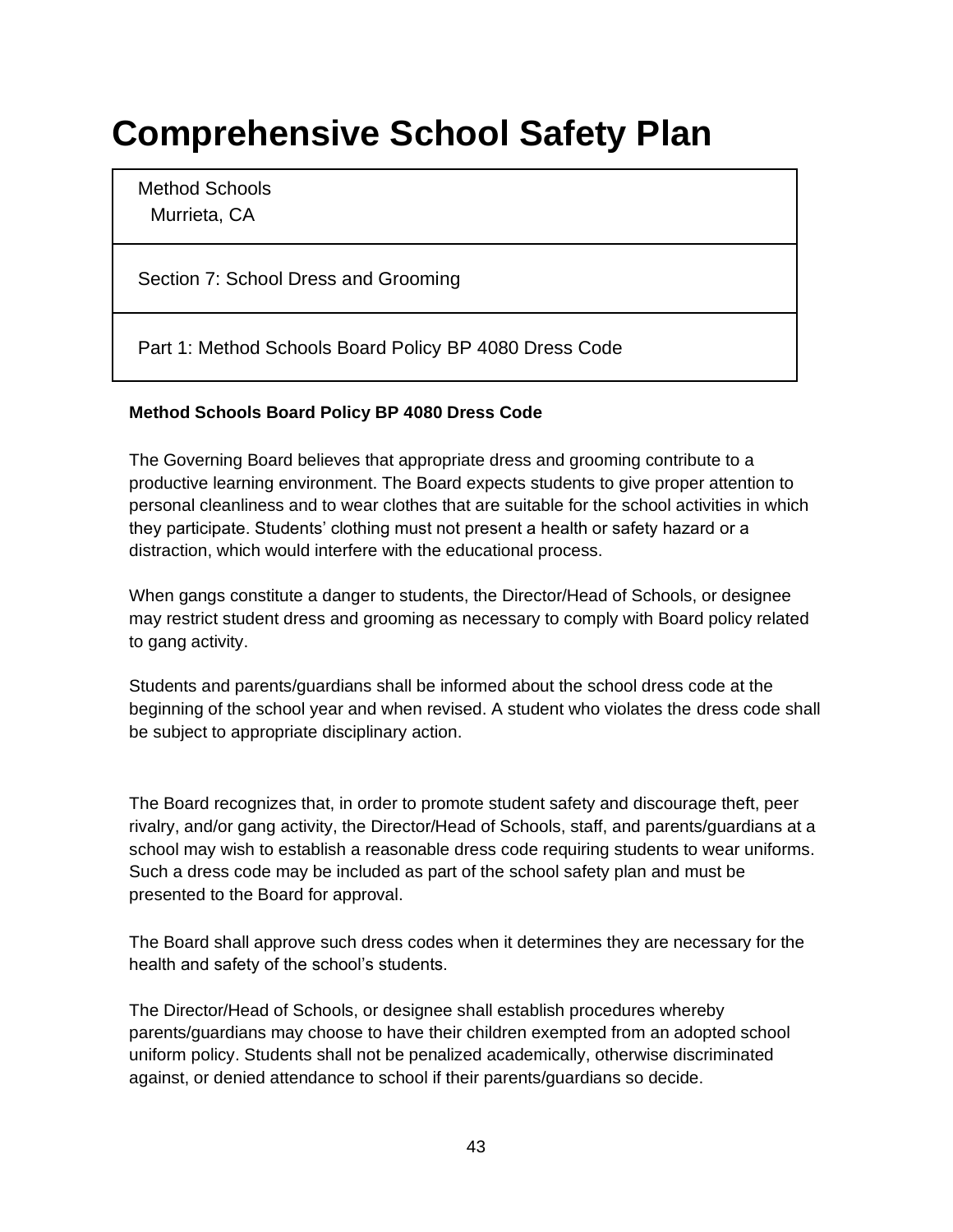The Director/Head of Schools, or designee shall ensure that resources are identified to assist economically disadvantaged students in obtaining uniforms.

### **Comprehensive School Safety Plan**

Method Schools Murrieta, CA

Section 7: School Dress and Grooming

Part 1: Method Schools Board Policy BP 4080

#### **Method Schools Board Policy BP 4080**

Local law enforcement officials indicate that certain types of dress contribute to gang association and violence. Students wearing gang attire become targets for violence even though they are not gang members. Also, the baggy, oversized clothing now identified as gang-related, presents a safety hazard since it allows students to more readily conceal dangerous objects such as knives, and other weapons or provide hiding places for drugs and drug paraphernalia. Accordingly, the following types of clothing have been identified as gang-related:

- Oversized, baggy pants
- Excessively large shirts and jackets
- Military style and/or steel-toed boots
- Oversized belts and/or initial on buckles
- Caps/hats
- Shirts depicting or promoting violence towards police and/or others and/or graffiti or "tagging"
- Clothing that features lewd or obscene language

#### Uniforms

As gang attire changes, the Director/Head of Schools, or designee is authorized to delete and add items as deemed appropriate by the school staff and law enforcement agencies.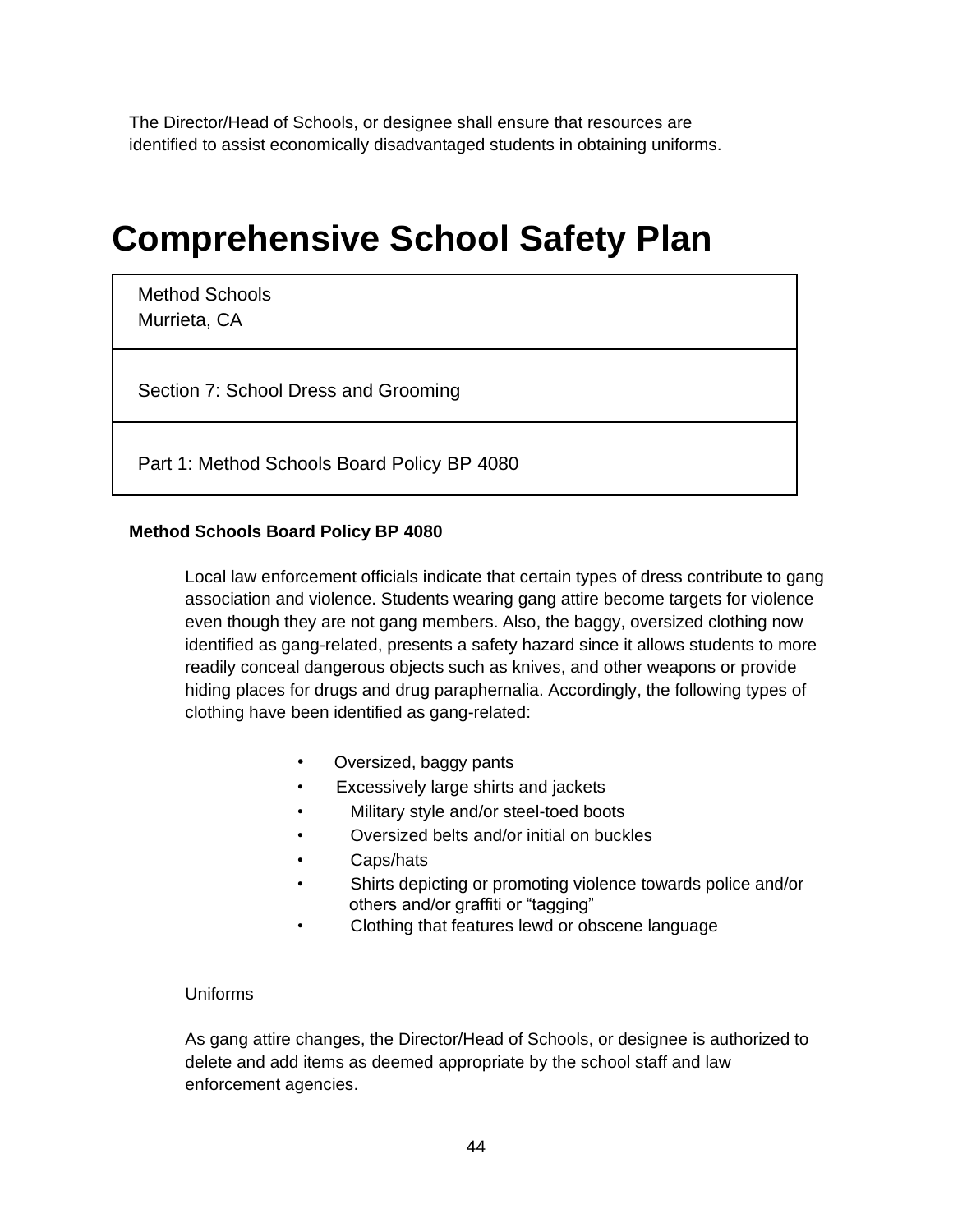In schools where a schoolwide uniform is required, the Director/Head of Schools, staff, and parents/guardians of the individual school shall jointly select the specific uniform to be worn.

The Director/Head of Schools, or designee shall give parents/guardians at least six month's notice before a school uniform policy is implemented.

Students who participate in a nationally recognized youth organization shall be allowed to wear organization uniforms on days when the organization has a scheduled meeting.

The Director/Head of Schools, or designee shall establish criteria for determining student eligibility for financial assistance when purchasing uniforms.

## **Comprehensive School Safety Plan**

Method Schools Murrieta, CA

Section 8: Safe Ingress and Egress

Part 1: General Information

Method Schools takes pride in being part of a school that has a mission to provide a safe environment for all students, parents, and school employees. Method Schools will take measures to ensure safe ingress and egress to and from the school for pupils, parents, and school employees. Safe ingress and egress will be maintained by periodic reviews of the procedures for ingress and egress. The school will ensure that all passageways to and from school buildings, corridors within school buildings, and emergency exits remain clear of all obstruction to allow the flow of pedestrian and vehicular traffic. The school will also ensure that potential obstructions and hazards are removed from such areas. To achieve this goal, the school works closely with local law enforcement agencies and the city of Murrieta to ensure that the school's immediate community is safe.

Through the joint efforts of the School office, site administrators, faculty, Safety Committee, PTSA, and other organizations, including consultants, Method Schools has developed a plan to ensure the safe arrival and departure of students, staff, and visitors. Method Schools encourages input from our community and reviews this plan on an annual basis.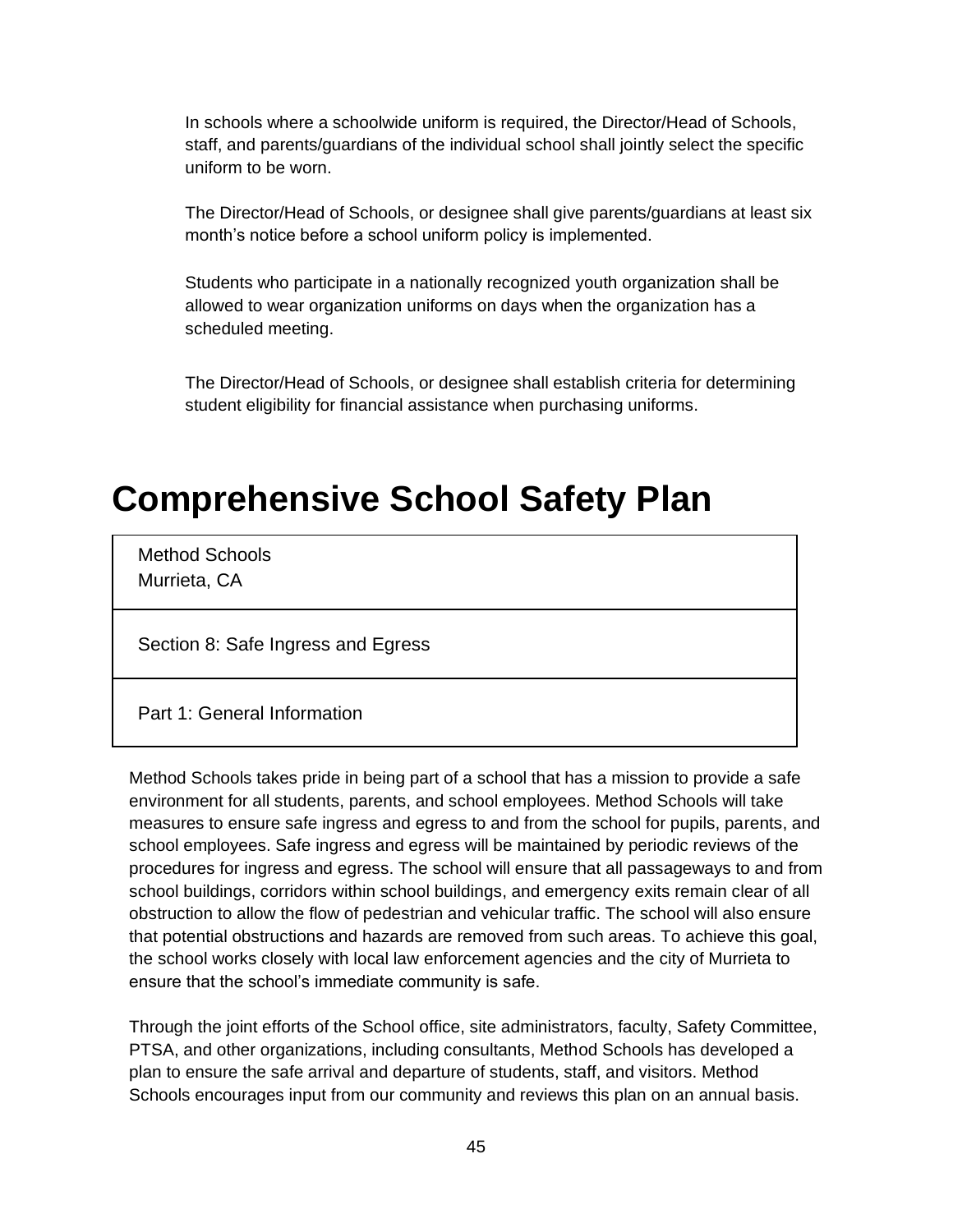Any problems associated with safe ingress and egress will be addressed immediately.

## **Comprehensive School Safety Plan**

Method Schools Murrieta, CA

Section 8: Safe Ingress and Egress

Part 2: Safe Ingress and Egress

Method Schools has 2 entrances and exits on Jefferson Ave and 1 on Kalmia Street. Most students enter from the two entrances on Jefferson Avenue in front of the school and exit via Kalmia Street.

School hours of operation: 8:30am- 3:00pm

All adults are to enter from the front of the school with signs posted for office check-in. All visitors to the school must check-in at the front desk.

Whenever a safety issue is pending, all doors are locked immediately. In emergencies, teachers have keys to lock or unlock doors closest to them.

At dismissal times, teachers are supervising student pick up at the rear of the building in the back parking lot.

# **Comprehensive School Safety Plan**

Method Schools Murrieta, CA

Section 9: Rules and Procedures of School Discipline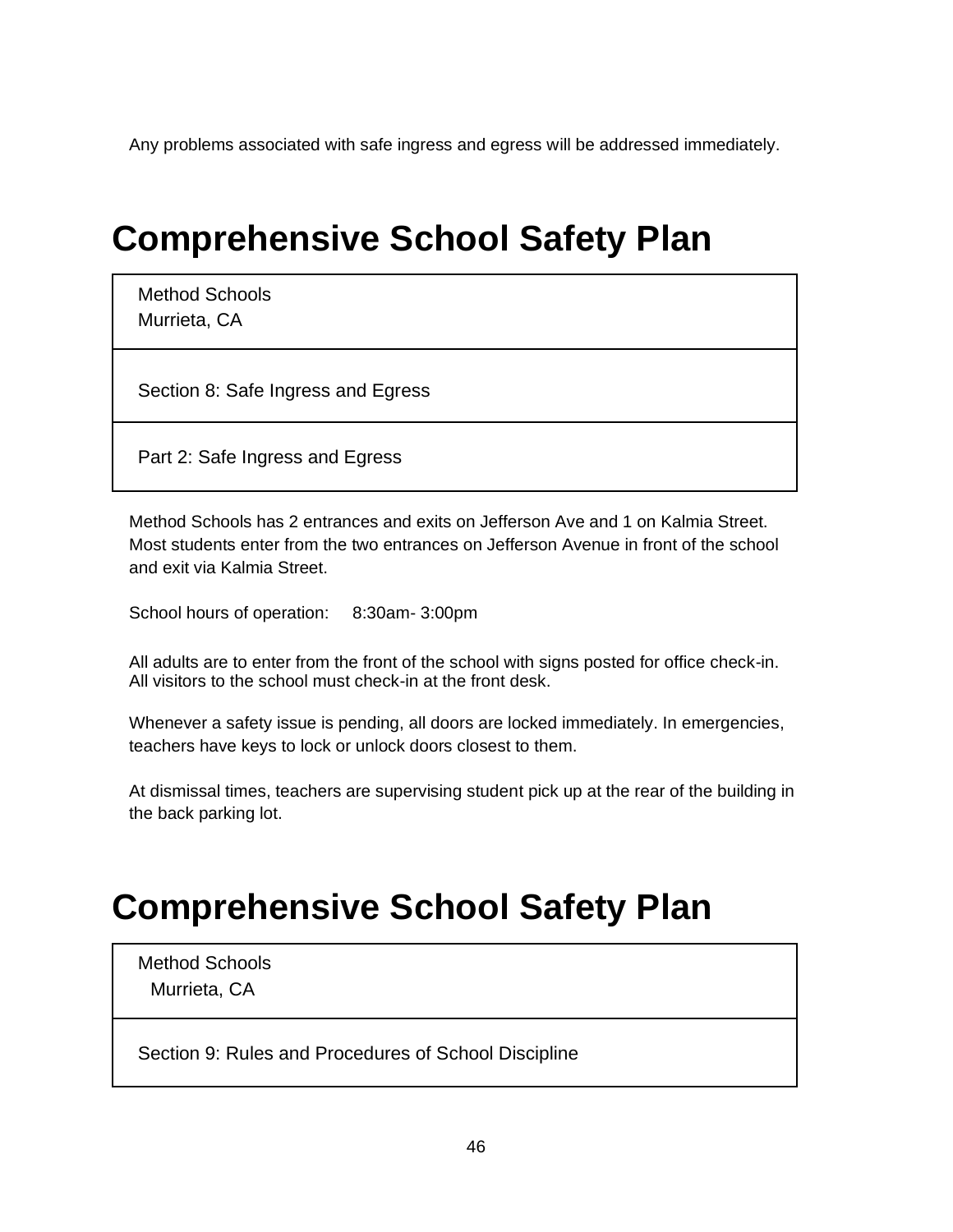#### Call Parent/Sent Home

Students that do not complete assignments may complete them during a break, lunch break, or after school under your supervision. When students are sent to the office for disciplinary reasons, a note must accompany the student stating the infraction and other pertinent data.

Since we have very limited nursing services, we use our judgment in sending students home. For minor injuries, we use a first aid kit; for minor complaints, try sending the student to drink water, or use the restroom, or rest for a while. If the complaint persists, we call a parent. Any child with an injury to the eyes, head, or private parts is evaluated for the next step immediately. If there is an injury in the classroom or on the playground that is considered serious, the child is not moved until the Director/Head of Schools arrives.

## **Comprehensive School Safety Plan**

Method Schools Murrieta, CA

Section 9: Rules and Procedures of School Discipline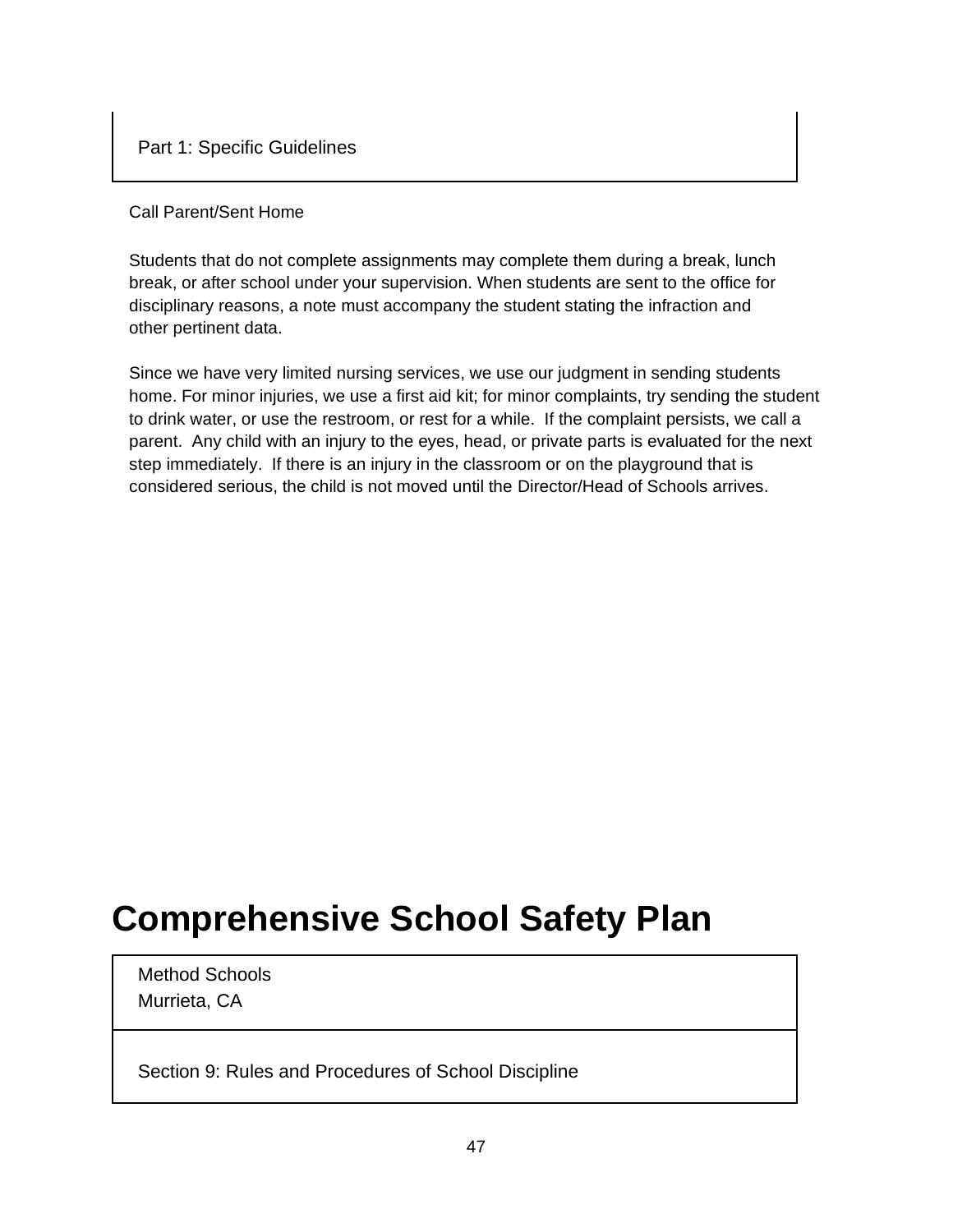Part 1: Specific Guidelines

**Discipline** 

Method Schools use the Behavior Policy included in the Student Handbook which is distributed to every student and signed by each student upon enrollment completion.

### **Comprehensive School Safety Plan**

Method Schools Murrieta, CA

Section 9: Rules and Procedures of School Discipline

Part 2: School Standards for Pupils

To provide a positive, safe environment for children, the school and classroom must establish standards. The following standards are intended to keep our students safe and avoid problems.

- 1. Children are encouraged to arrive no earlier than 8:25 am.
- 2. When students are dismissed for the day, they are to leave the school grounds and go straight home. Students may not wait for older siblings that dismiss at a later time.
- 3. Children must play only in designated areas. Walkways are provided for walking to and from classes, they are not for running and playing.
- 4. Bicycles, roller skates, skateboards, etc. are to be walked on and off the grounds and in front of the school. Riding bicycles on the walkways are not permitted.
- 5. Restrooms are to be used only as needed not as a place to gather or to play.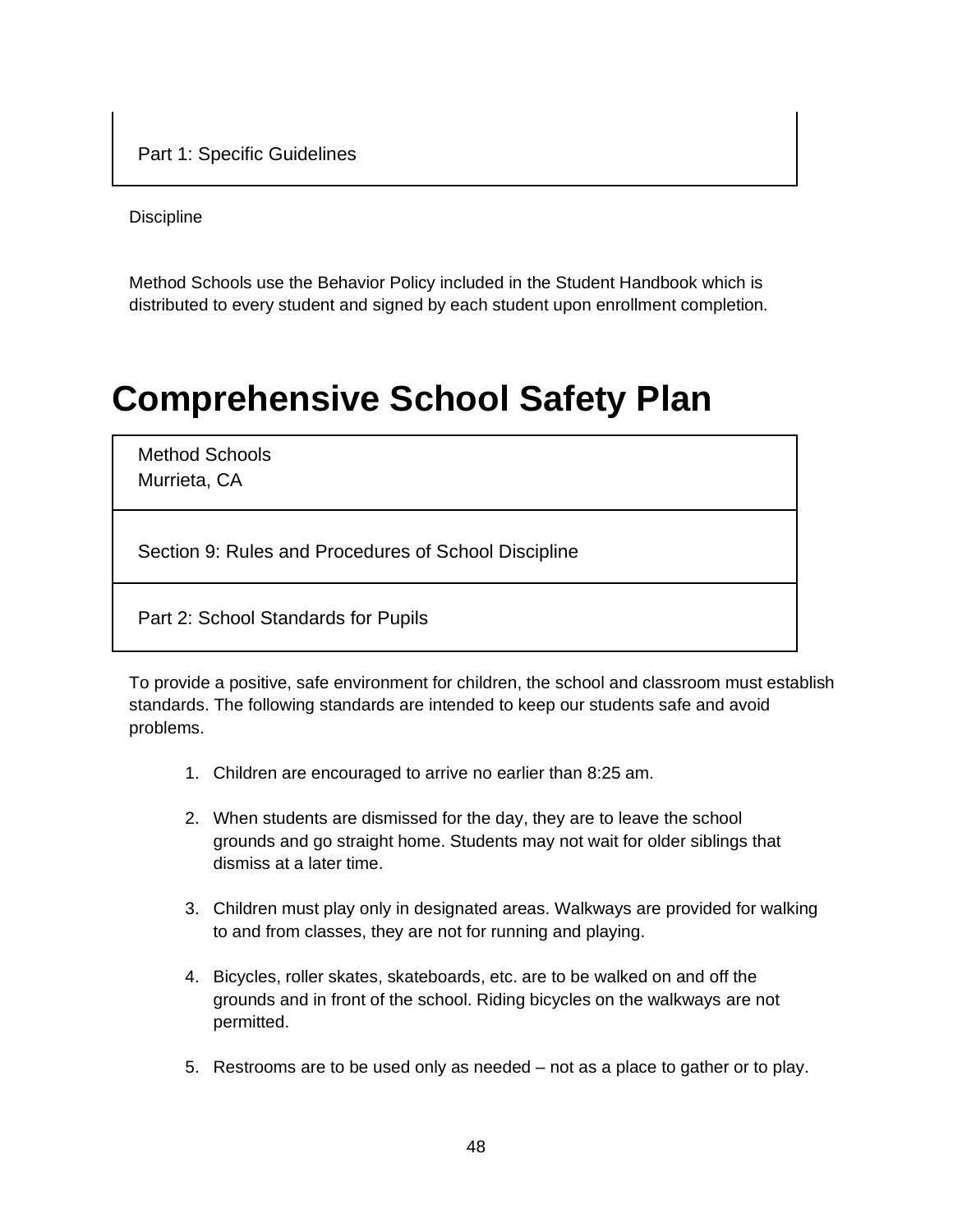- 6. Gum and candy are not appropriate in school unless it is part of a sack lunch and then it is to be eaten during designated snack and lunchtimes.
- 7. Toys, radios, tape recorders, or players are not to be brought to school. Knives of any kind, or any dangerous item, are to be confiscated and sent to the Director/Head of Schools. Toys brought for sharing are not to be taken to the playground.
- 8. Pupils must comply with required classroom standards of behavior, courtesy, and proper citizenship, as follows:
	- a. Students are to be punctual.
	- b. Stop immediately upon the command of an adult or a whistle.
	- c. Students are to seek help from the adult on duty.
	- d. Students are to be respectful of all adults in authority.
	- e. Students are expected to be clean and neat in appearance.
	- f. Students must keep language free of profanity and vulgarity.
	- g. Students are expected to take pride in their books, school equipment, classrooms, buildings, and school.

### **Comprehensive School Safety Plan**

Method Schools Murrieta, CA

Section 9: Rules and Procedures of School Discipline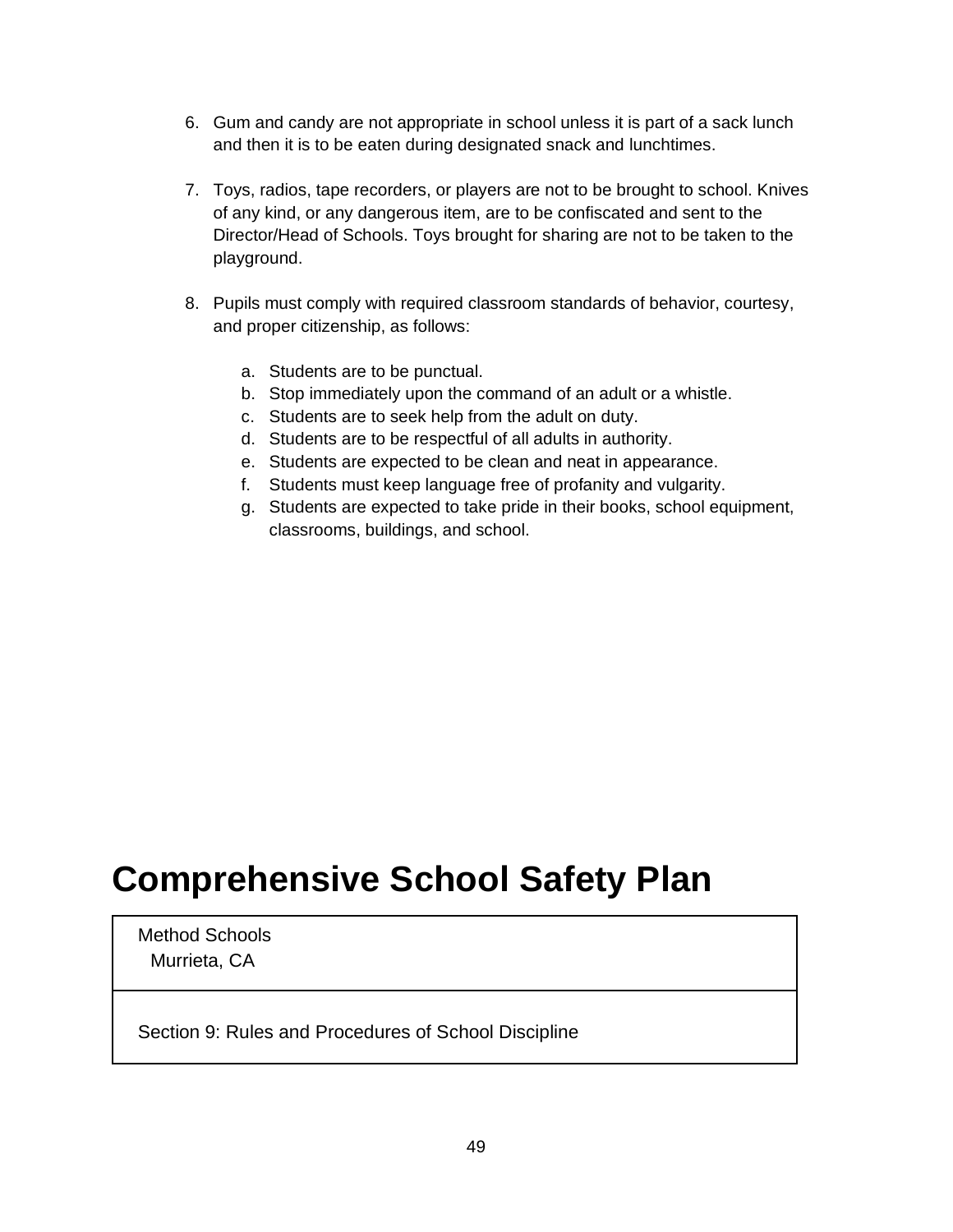Part 3: Method Schools Board Policy BP 5060: Tobacco, Drugs, and Alcohol

#### **Method Schools Board Policy BP 5060: Tobacco, Drugs, and Alcohol**

It shall be the policy of the schools to take positive action through education, counseling, parental involvement, medical referral, and police referral in the handling of incidents in the schools involving the possession, sale, and/or use of behavior affecting substances and drug paraphernalia. These substances shall include but not be limited to marijuana, LSD, glue, alcohol, and barbiturates.

Students involved in the possession, sale, and/or use of behavior affecting substances as stated above shall be subject to disciplinary procedures that may result in suspension or expulsion.

School properties may be inspected by school authorities in the interest of maintenance, health, and safety. Inspections for the location of drugs, narcotics, liquor, weapons, poisons, and missing properties are matters relating to health and safety and may be regarded as reasonable purposes for inspection by school personnel; so long as such inspections are conducted following constitutional requirements of applicable state law relating to searches and seizures.

The Board recognizes that smoking and other forms of tobacco use present a health hazard that can have serious consequences both for the tobacco-user and the non-tobacco-user and is, therefore of concern to the Board.

Students shall not be allowed to smoke or possess tobacco on school property or during school hours. Students who violate this policy shall be subject to disciplinary procedures which may result in suspension from school.

# **Comprehensive School Safety Plan**

Method Schools Murrieta, CA

Section 9: Rules and Procedures of School Discipline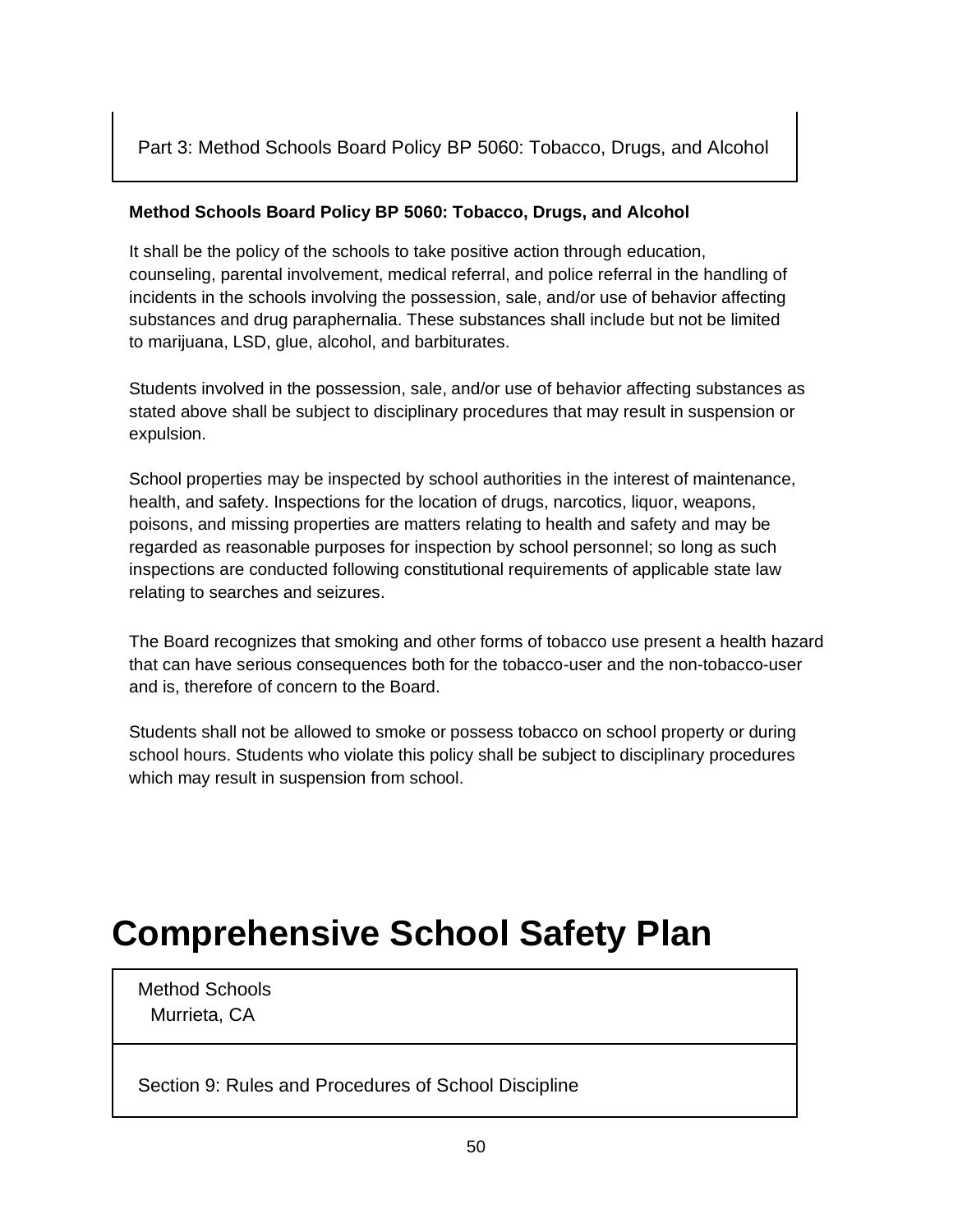#### Drug Use and Abuse

The administration shall practice the following procedures relative to student drug use and abuse on school property or whenever the student is under the jurisdiction of the schools. Alcohol is a drug, illegal for use by minors. Cases involving alcohol shall be treated in the same manner as for other drugs.

#### Use or Possession

- 1. No internal medication is to be administered to students by school personnel except as prescribed by a doctor.
- 2. Dangerous and narcotic drugs that a student has on prescription for ingestion as prescribed by a doctor must be in their original containers and kept in the nurses' or Director/Head of Schools' office, whichever provides greater security.
- 3. Whenever any staff member has reason to believe that a student may be under drug influence, he/she shall immediately notify the Director/Head of Schools. The Director/Head of Schools, if in agreement, shall notify the parent to come for the student and to remove the student to his/her home, to the jurisdiction of the police, and/or the paramedics.
- 4. In severe cases, if the parents or the doctor cannot or will not come to the school, the Director/Head of Schools is authorized to call an ambulance to remove the student to a hospital. Parents will be notified of this action and shall be responsible for the incurred expenses.
- 5. In any first offense in which students illegally use or possess prescription or nonprescription drugs, including alcohol, marijuana, or inhalants, at school or school activities, the following will result:
	- a. Suspension from school for at least five (5) days.
	- b. Referral to the proper police authority.
	- c. A parent conference.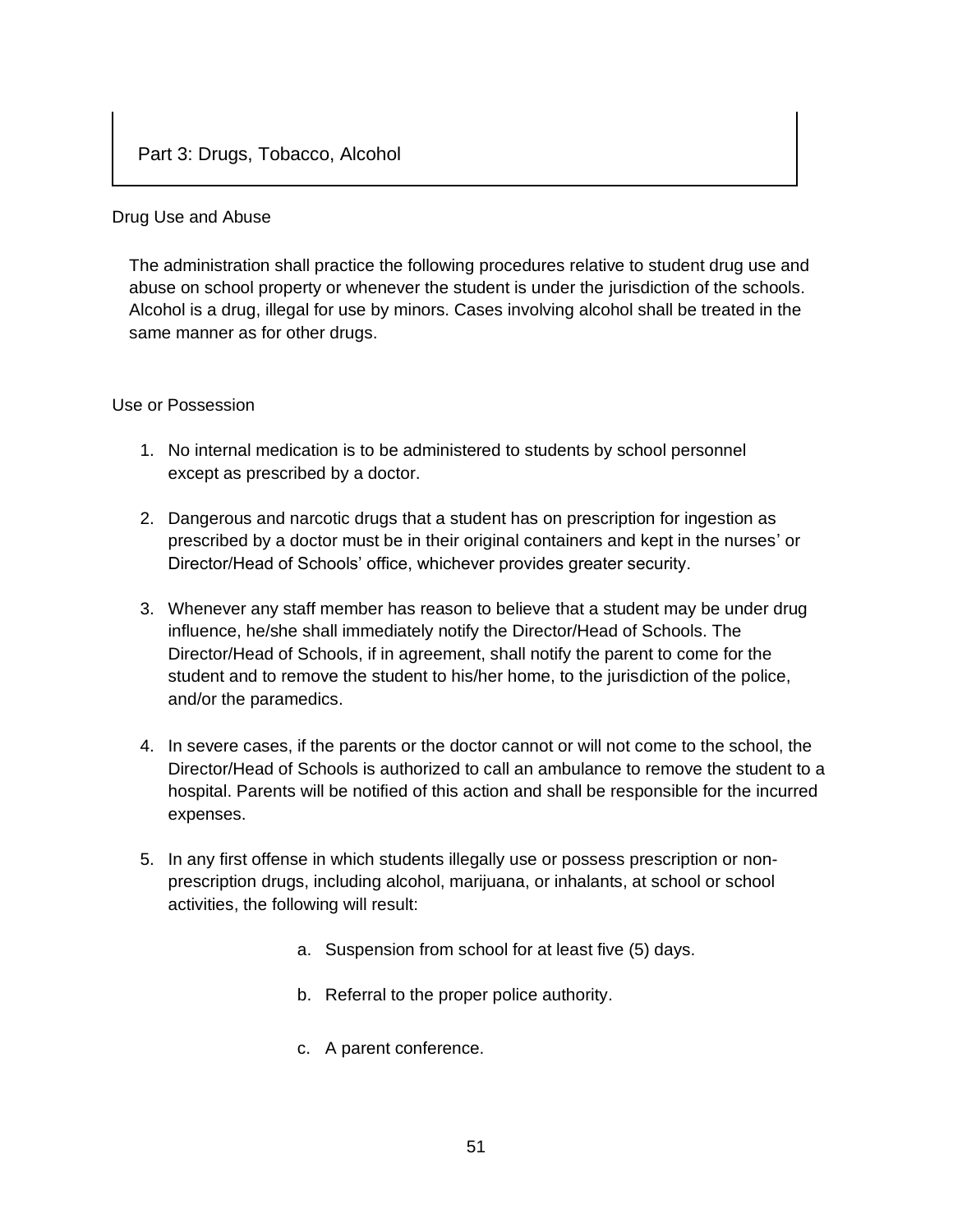d. A schedule of regular appointments with a school counselor or other school official.

Additionally, the following action may be taken:

- a. Transfer to another school or alternative education program as appropriate.
- b. Recommendation for expulsion.
- 6. The second incidence of use or possession of illegal drugs within one year at any school or school activity will result in a recommendation for expulsion as provided for in Education Code 48900.

#### Selling or Providing

When there is reason to believe that a student is selling or possessing drugs, the following procedures listed below will be followed:

- 1. The school administrator shall advise the local juvenile narcotics officer or law enforcement personnel. Juvenile authorities will decide as to whether they or the school will notify the parent.
- 2. The school administrator will escort the student to the school office and confront him/her with suspicion. The administrator may notify the police before taking the student to the office. The student should be removed from a classroom by a school administrator or designee when there is reasonable cause.
- 3. For reasonable cause, a search for drugs may be made by the administrator. This may include searching the student's locker and/or other School-owned facilities such as science drawers, shop lockers, etc. Such a search should be conducted by the administrator with at least one other certificated person as a witness. No school staff member should search a student but may ask students to volunteer for self-search. In cases when a personal search seems to be in order, the administrator should call for a law enforcement officer to search. Repeated attempts shall be made to notify the student's parent/guardian before the personal search is made.
- 4. The student may be interrogated by the school administrator without notifying the student of his/her rights, but if the administrator believes that a law has been broken, the police will be notified.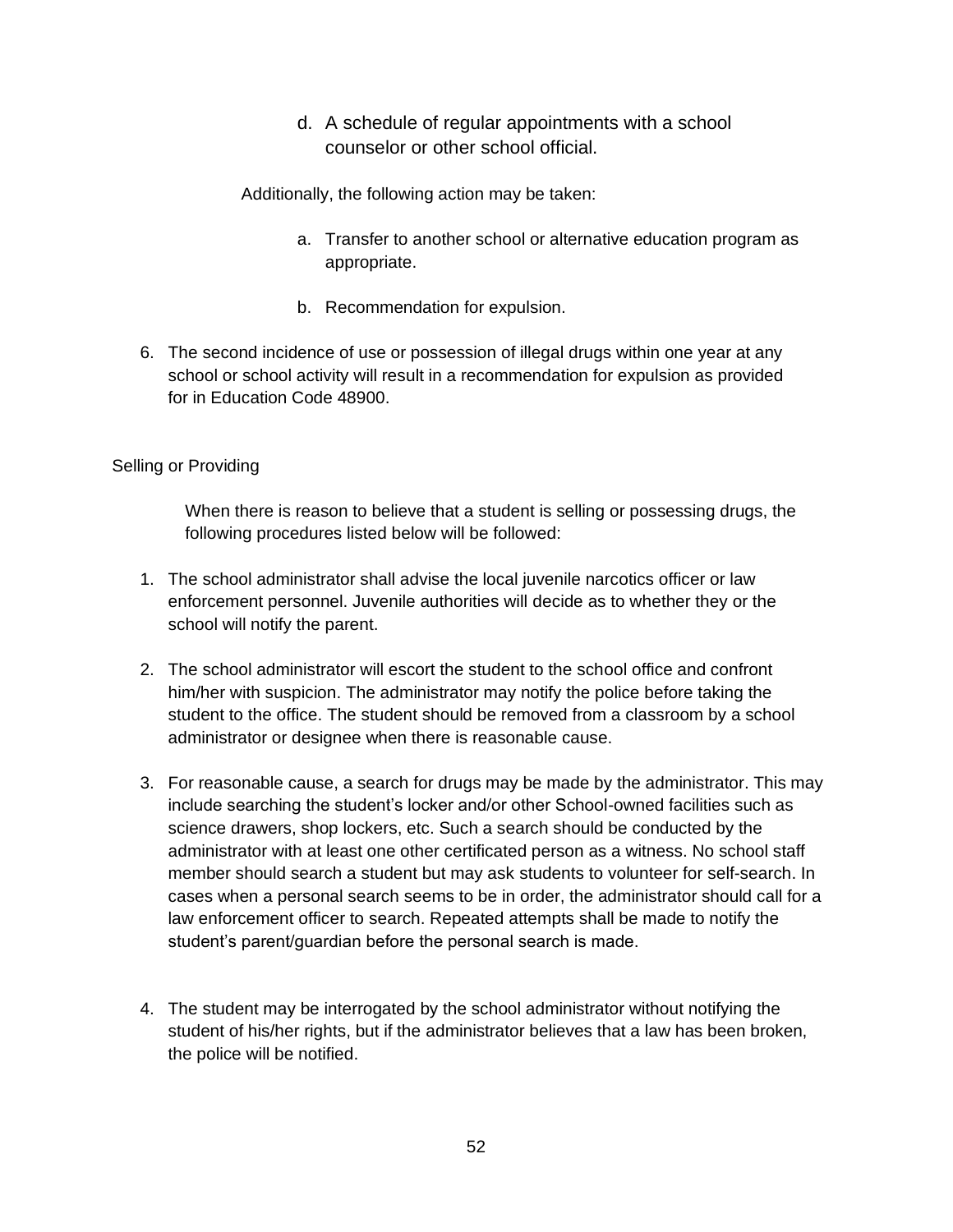When there is good evidence that a student has used, sold, or possesses narcotics or drug paraphernalia on or about school premises or at school-sponsored functions, the police must be notified. Regardless of any legal action taken by the police, the School must immediately suspend the student according to the provisions of BP/AR 5144.1 – Suspension and Expulsion/Due Process. The school administrator may, at his/her discretion, recommend expulsion to the Governing Board.

The Student Handbook which includes all shall be disseminated to students and parents through school newsletters, student handbooks, parent and student meetings, newspapers, radio, television, and other means of communications.

#### Tobacco Use

Possession or use of tobacco on school premises or at school-sponsored events by students is a violation of the law and Board policy and is not permitted. Students violating this policy will be subject to the following disciplinary procedure:

First Offense:

- 1. Parent notification.
- 2. Reprimand by Director/Principal or designee. A reprimand is a written notification of unacceptable behavior.
- 3. School Suspension (1 day)

#### Second Offense:

- 1. Parent notification.
- 2. Reprimand by Director/Principal or designee.
- 3. School Suspension (2 days)
- 4. Disciplinary probation with behavior contract.

Disciplinary probation is a condition whereby a student must fulfill specific commitments or be denied certain privileges until his/her behavior improves. A behavioral contract is a

written agreement among a student, his/her parent/guardian, and an administrator. The contract states the conditions that must be met by the student for the period of

# **Comprehensive School Safety Plan**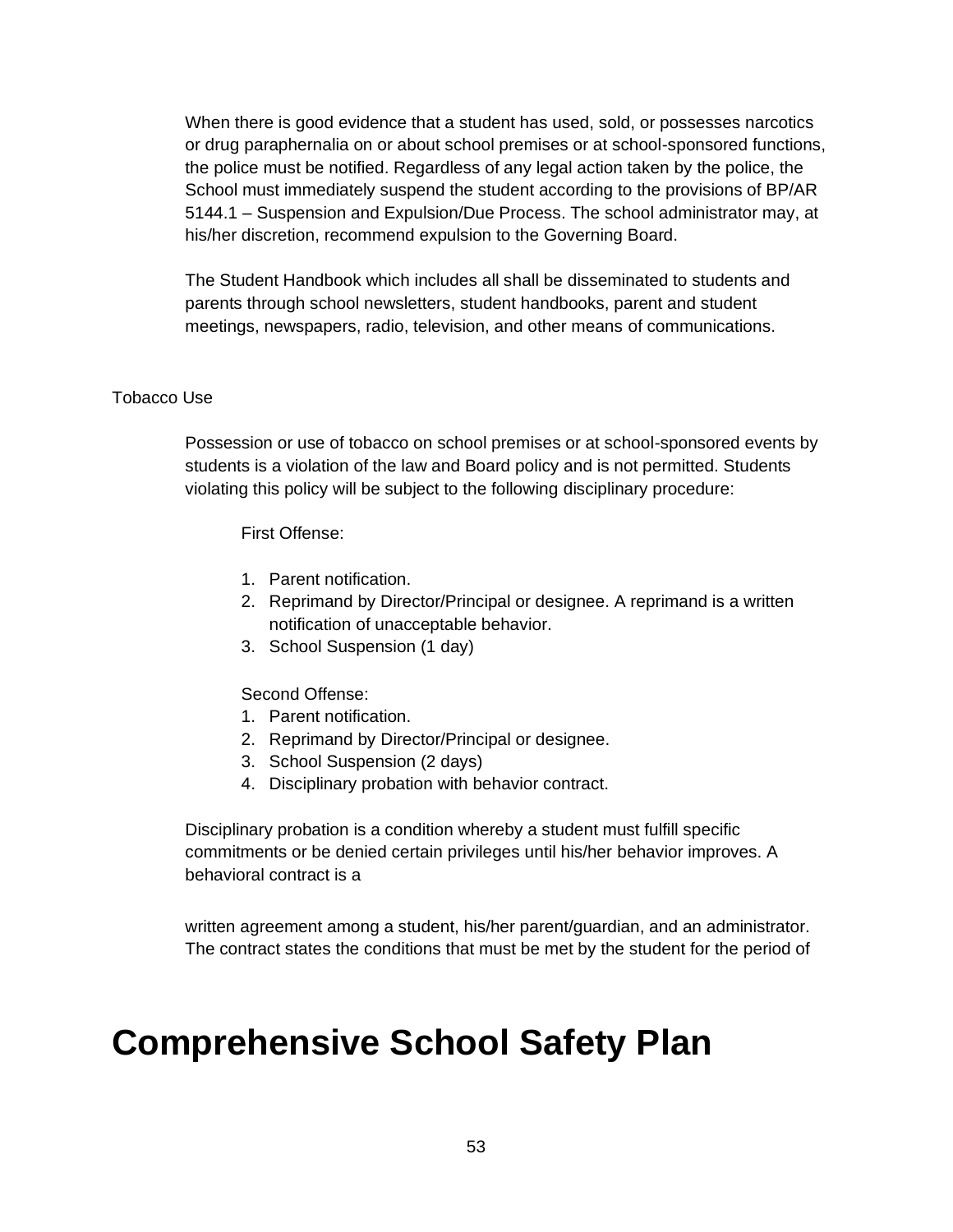Method Schools Murrieta, CA

Section 9: Rules and Procedures of School Discipline

Part 3: Drugs, Tobacco, Alcohol

Disciplinary probation. Failure to comply with the agreed-upon terms may result in further disciplinary action against the student.

Subsequent Offenses:

- 1. Parent notification/written notification of suspension to be sent by mail.
- 2. The student to be suspended for three (3) days.
- 3. Parent conference requested before returning to school.
- 4. Action per Behavioral Contract including possible assignment to an alternative program.

Ample research has demonstrated the health hazards associated with the use of tobacco products, including smoking and the breathing of second-hand smoke. As required by law, the School provides instructional programs designed to discourage students from using tobacco products.

In the best interests of students, employees, and the general public, the Governing Board, therefore, prohibits the use of tobacco products at all times on school property and in school vehicles. This prohibition applies to all employees, students, visitors, and other persons at any school or school-sponsored activity or athletic event.

The Director/Head of Schools, or designee shall inform students, parents/guardians, employees, and the public about this policy. All individuals on School premises share in the responsibility of adhering to this policy and informing appropriate school officials of any violations.

The Director/Head of Schools, or designee shall maintain a list of clinics and community resources that assist employees and students who wish to stop using tobacco products.

## **Comprehensive School Safety Plan**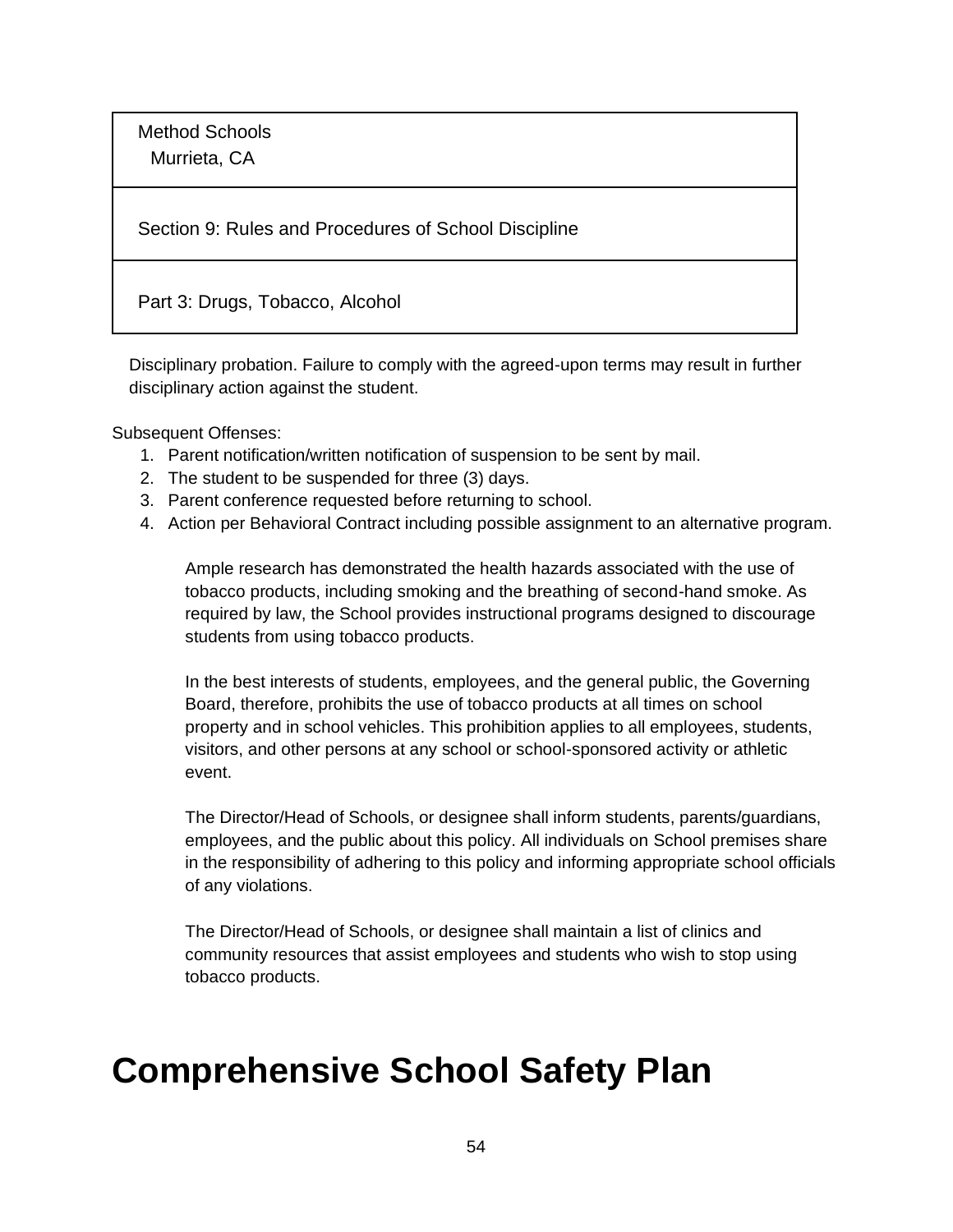Method Schools Murrieta, CA

Section 9: Rules and Procedures of School Discipline

Part 3: Drugs, Tobacco, Alcohol

Employee Notifications

The Director or designee shall notify employees of the School's tobacco-free policy. The notification shall also inform them of:

- 1. Their need to abide by School policy as a condition of employment.
- 2. The dangers of tobacco use in the workplace, including its threat to the health and safety of employees, students, and the public.
- 3. Available resources that may help employees stop using tobacco.
- 4. Possible disciplinary actions per Board policy, state law, and applicable collective bargaining agreements.

Community members who smoke on school property shall be informed of the School's tobacco-free schools' policy and asked to refrain from smoking. If the person fails to comply with this request, the following actions may ensue:

- 1. The matter may be referred to the Director or designee responsible for the area or the event.
- 2. If the person fails to refrain when so requested by the Director/Head of Schools, or designee, who may direct him/her to leave school property.
- 3. If necessary, the Director/Head of Schools or designee may request local law enforcement assistance in removing the person from school premises.
- 4. When individuals repeatedly violate the tobacco-free schools' policy, the Director or designee may prohibit them from entering School property for a specified period.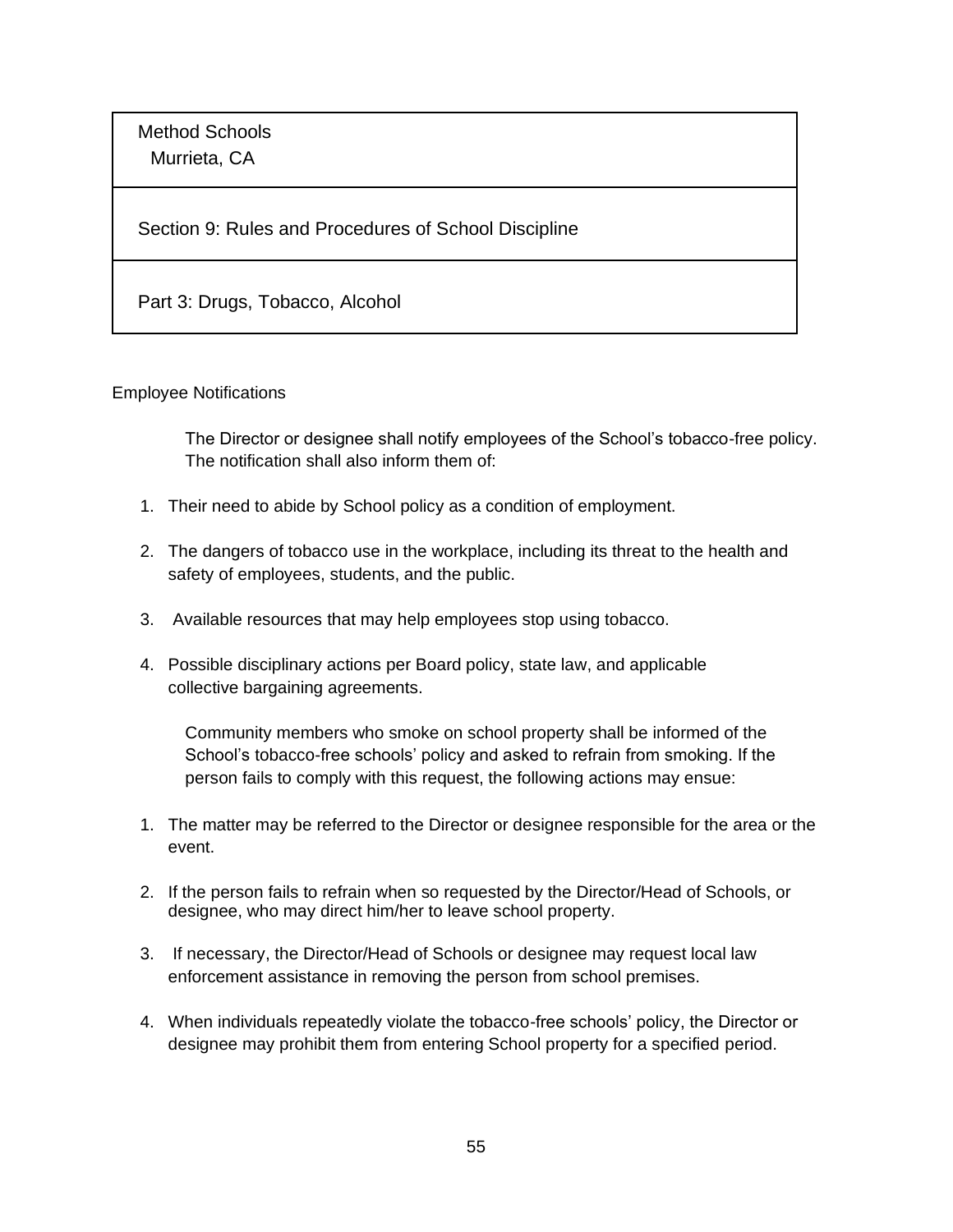# **Comprehensive School Safety Plan**

Method Schools Murrieta, CA

Section 10: Crime Assessment

Part 1: Crime Assessment

In compliance with SB 187 and SB 334, Method Schools will compile statistics about school crime committed on school campuses and at school-related functions. The school will complete a *California Safe Schools Assessment – School Crime Reporting Form* for each incident that occurs on campus. Information obtained will assist the school and the School in developing programs to reduce the incidence of crime on campus.

# **Comprehensive School Safety Plan**

Method Schools Murrieta, CA

Section 11: Bullying and Intimidation

Part 1: Method Schools Method Schools Board Policy BP 5040: Bullying and Intimidation

#### **Method Schools Board Policy BP 5040: Bullying and Intimidation**

The Board of Trustees believes that all students have a right to a safe and healthy school environment. To that end, the schools and community must promote mutual respect, tolerance, and acceptance. Method Schools will not tolerate any act of intimidation including direct physical contact, gestures, comments, threats, or actions, either written, verbal or physical, which cause, threaten to cause, or are likely to cause bodily harm, social isolation, manipulation, or personal degradation at any school site, at any school activity whether on or off-campus, while traveling to and from school or a school-sponsored activity, or during the lunch period, whether on or off-campus.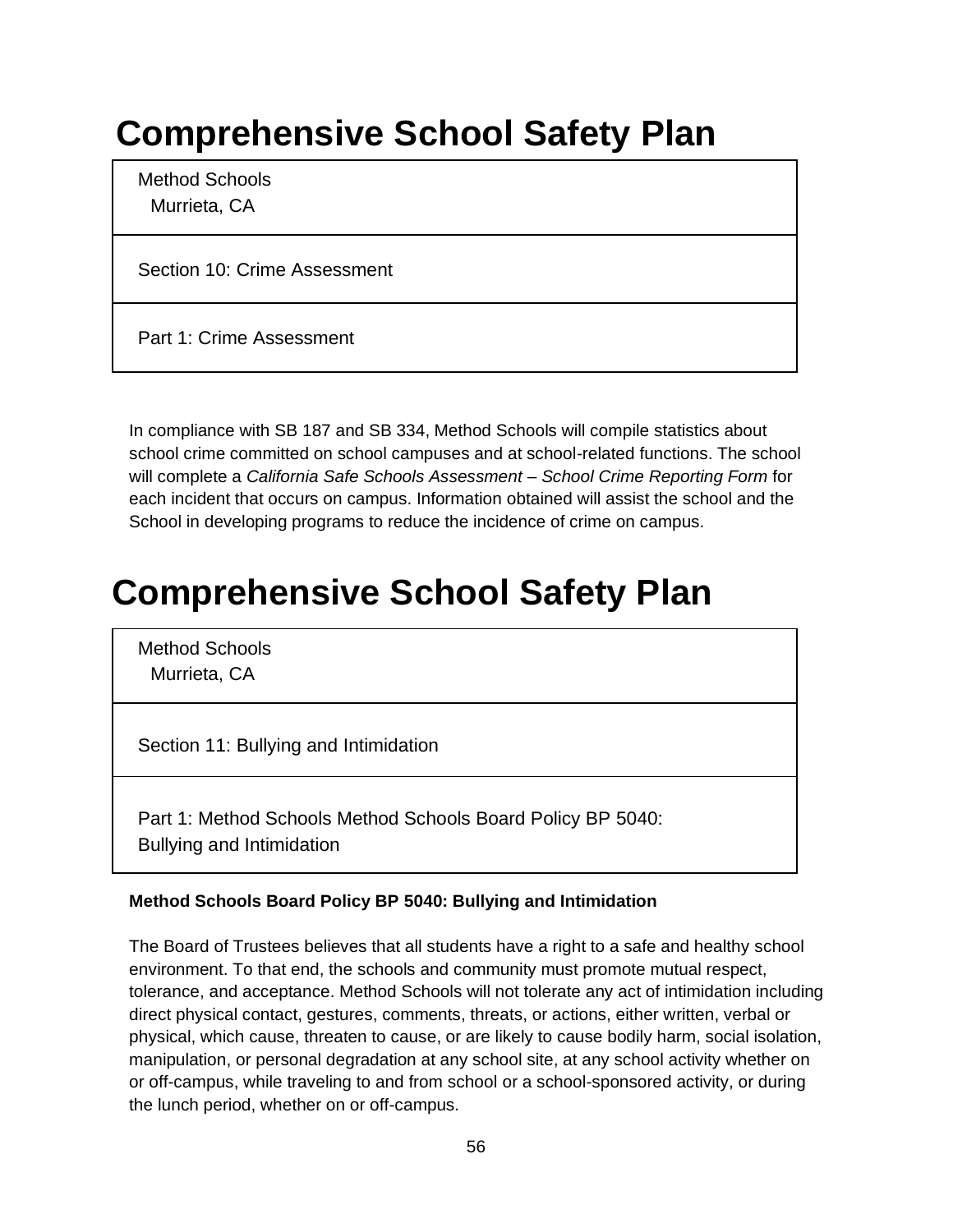The consequences of these actions may include a broad range of disciplinary measures as appropriate; however, every effort will also be taken to provide or locate appropriate assistance for both the victim and the offender.

Bullying occurs when one or more students threaten, harass, or intimidate another student through words, or actions including continual direct physical contact such as hitting or shoving intentionally.

These incidents will be acted upon when they occur on the school grounds at any time, en route to and from school or a school-sponsored activity, during the lunch period whether on or off-campus.

A "school-related" or "school-sponsored" activity is an activity that is approved by the Director/Principal or his/her designee and supervised by assigned school personnel.

For this administrative regulation, bullying is but is not limited to, making unsolicited and unwelcome written, verbal, physical, and/or threatening visual gestures or contact.

- Written intimidating/threatening letters, notes, or messages
- Verbal intimidating/threatening comments, slurs, innuendos, teasing, jokes, or epithets Visual – threatening gestures
- $\bullet$  Physical hitting, slapping, and/or pinching

# **Comprehensive School Safety Plan**

Method Schools Murrieta, CA

Section 11: Bullying and Intimidation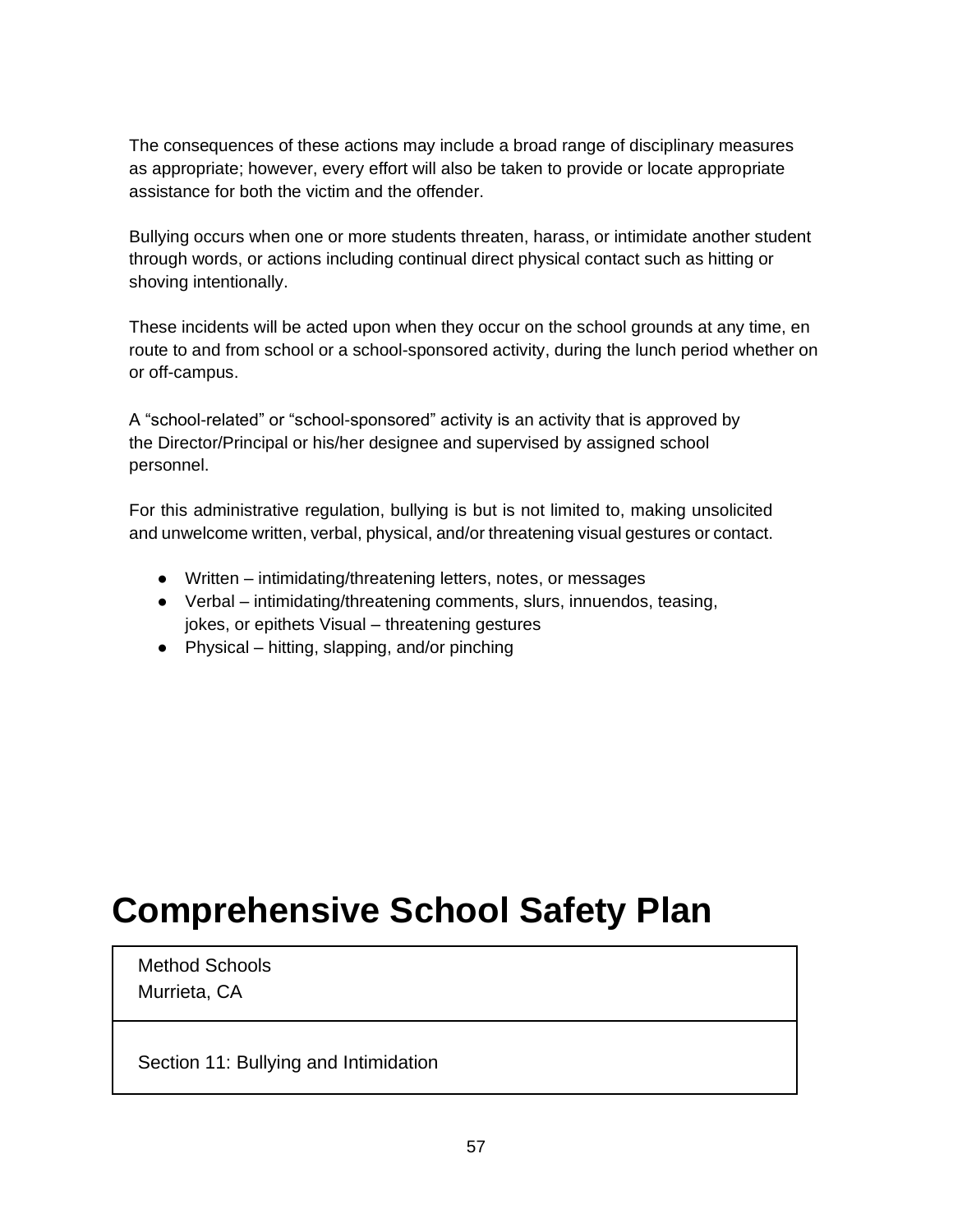Making reprisals, threats of reprisal, engaging in coercive behavior to negatively control, influence, or affect the health and well-being of a student.

#### Initial Response and Reporting

Expectations The

School expects all employees, if they observe or become aware of an act of intimidation, to take immediate, appropriate steps to intervene.

If in the opinion of the employee, the matter has not been resolved, then the situation shall be reported to an administrator for further investigation.

The School encourages students, parents, and other community members who observe or become aware of a serious act of intimidation to report this act to a school administrator for further investigation.

#### Investigation and Response

Any incident, which may constitute an act of intimidation and is reported to the Director/Head of Schools, shall be thoroughly investigated by the site administrator or designee. Consequences shall be commensurate with the results of the investigation. This may include but is not limited to, counseling, parent conference, detention, involuntary transfer, a formal suspension and/or expulsion of the offender. The parent or guardian shall be contacted and may be asked to attend a conference with school officials.

If the parent or guardian does not attend the conference, the site administrator shall send a letter informing the parent of the actions under consideration and notifying the parent of all data pertinent to the action.

Depending on the severity of the incident, the administrator shall take appropriate steps to ensure campus safety. This may include any or all of the following: Implement an immediate safety plan; isolate and supervise involved students; provide staff support for involved students as necessary; report the incident to law enforcement if appropriate; notify the parents/guardians of both the offender and the victim and develop supervision plan with parents.

If the act of intimidation is deemed to warrant a suspension, expulsion, or involuntary transfer to another school, then the matter will be processed following the board policies and pertaining to the suspension/expulsion due process.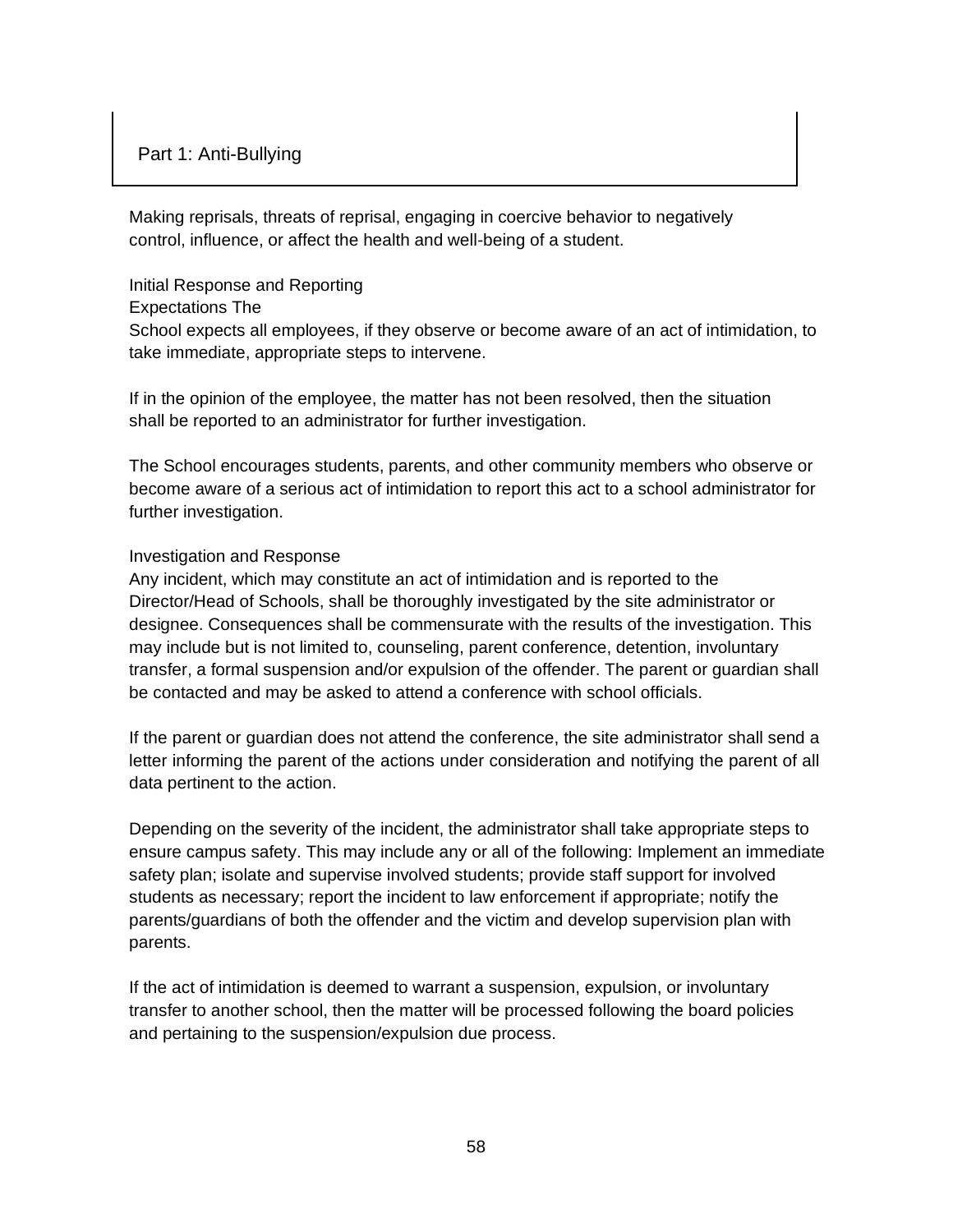# **Comprehensive School Safety Plan**

Method Schools Murrieta, CA

Section 11: Bullying and Intimidation

Part 1: Anti-Bullying

#### Assessment and Intervention

An administrative contact will be made with the victim and offender before resuming the regular schedule of classes. If deemed necessary, the administrator or designee may convene a multidisciplinary team to further assess and determine the need for ongoing support for the victim of the offender.

Depending upon the severity of the intimidation, an investigation may include a review of school records, identification of parent/family issues, and interview with students, parents, and school staff. A multi-disciplinary team consisting of school staff, counselor/psychologist, parent, student, and other agency personnel as appropriate, shall develop a behavior support plan.

The support plan may include any or all of the following: a case manager (special education staff), counseling services (site, and/or community resources), parenting skills classes, and other additional support services as deemed appropriate. The case manager will maintain a record of the services provided.

Each site will identify community resources to be used before, during, and after incidents of intimidation.

#### School Follow-up

The case manager has a responsibility to follow up and evaluate the behavior support plan. The case manager will compile a report to the site administrator on the process, resources used, and the follow up procedure involving the victim and the offender.

A copy of the behavior plan and follow-up report will then be forwarded to the Coordinator of Pupil Services.

#### Retaliation Prohibited

Retaliation against a student who reports or witnesses bullying is strictly prohibited and is grounds for discipline.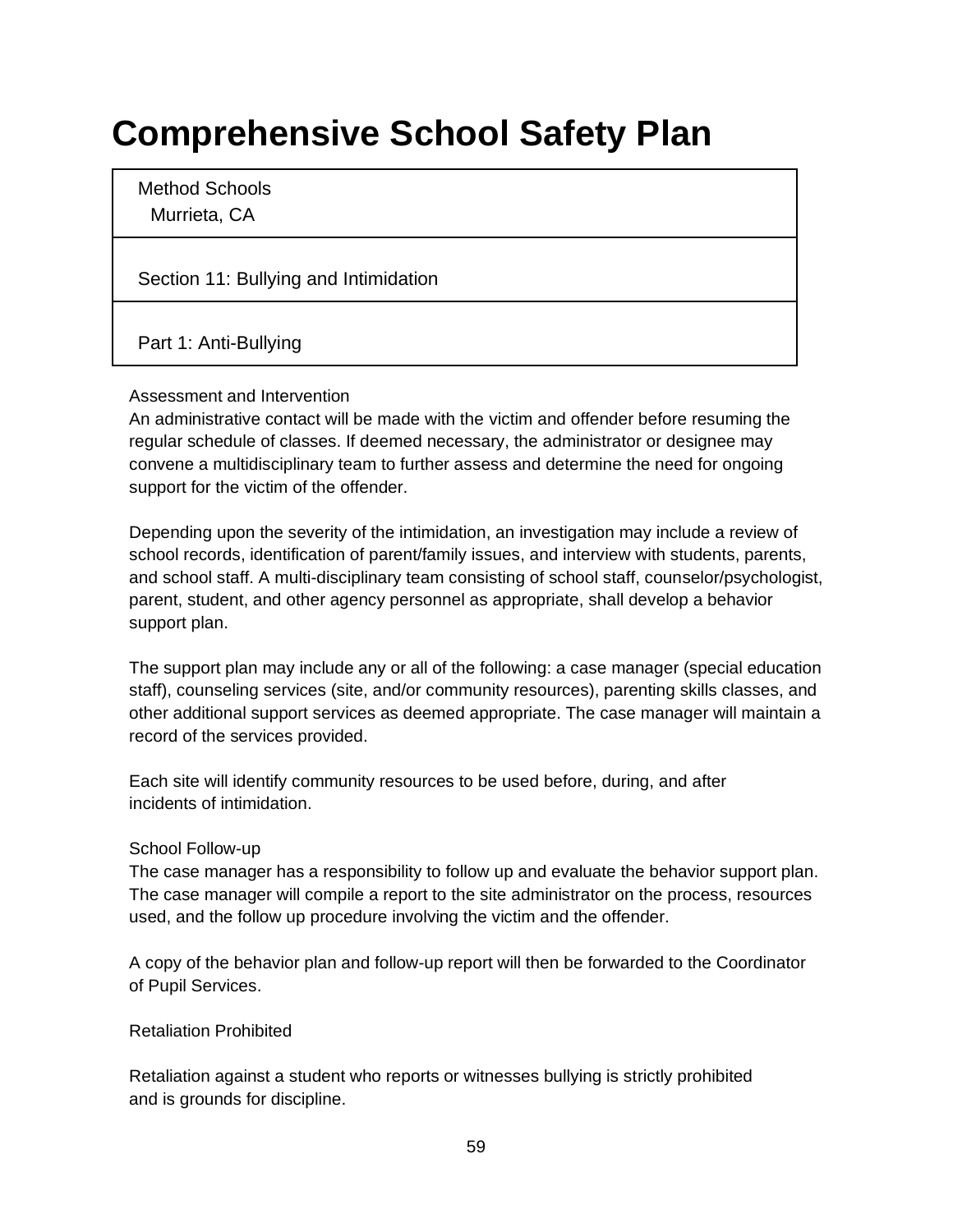#### Mandated Notification

At the beginning of the school year, each student shall receive Student Handbook that includes language prohibiting intimidation.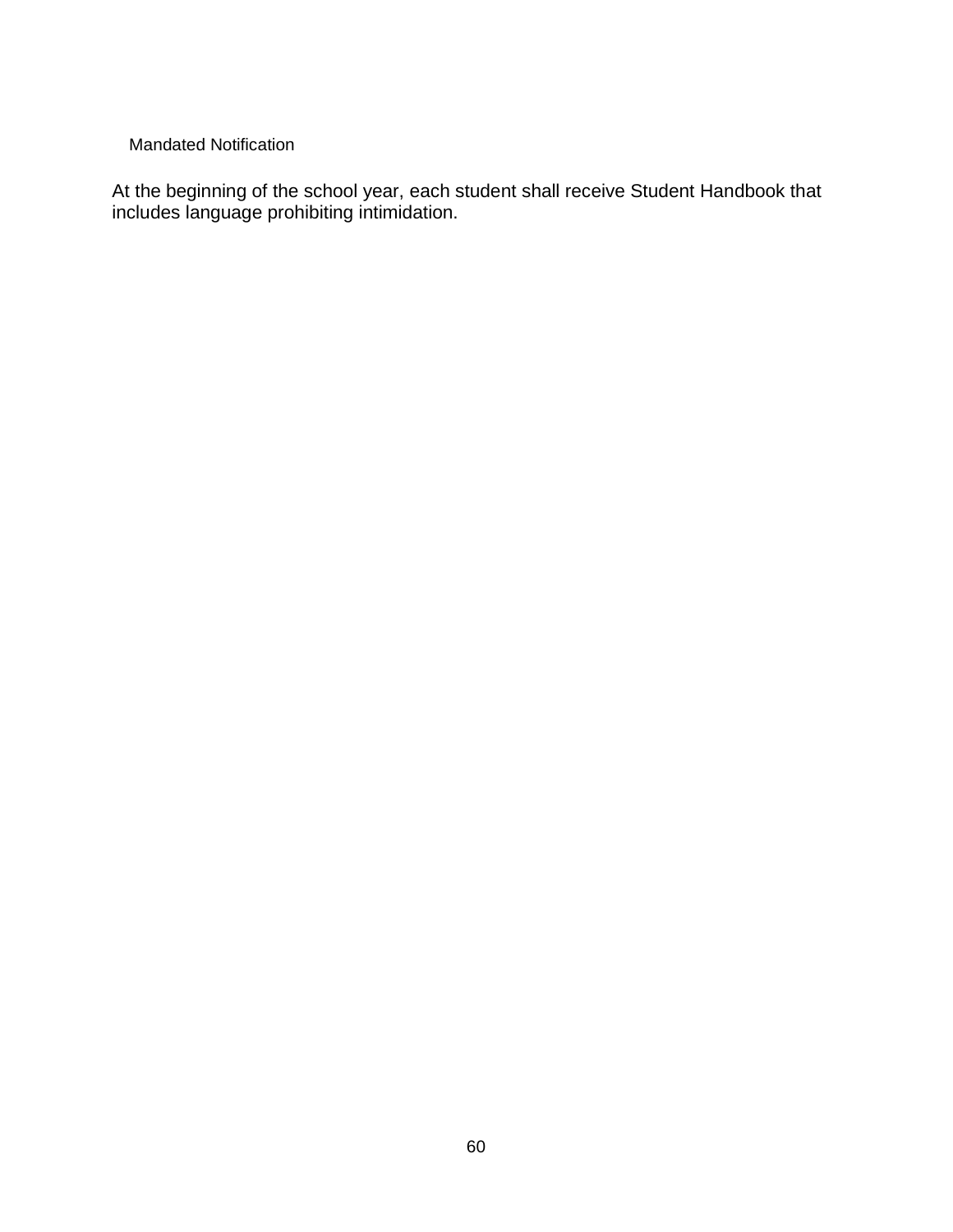Method Schools Murrieta, CA

Section 12: Suicide Prevention Policy

### **Suicide Prevention Board Policy**

#### **BP 5070 Approved 11/19/19**

Method Schools understands that it is critical that to play a leading role in implementing policies that follow best practices, are developmentally appropriate, and are culturally responsive. Equally important are parents and guardians, who also play a key role in youth suicide prevention. It is critical that school staff members actively and continuously engage and educate parents on suicide prevention policies and practices in place at the school and in the community.

This outlined policy has been utilized from a template offered by a suicide prevention agency and as Method School will continue to further refine this policy and it is further developed. Method Schools has adopted its own suicide prevention curriculum program called Hope Squad and has integrated it into out current LMS for students to utilize. Method Schools plans to offer a Hope Squad tile course for students to take in the Spring of 2019 and will continue to refine awareness and prevention.

**Prevention**. The school, especially the school psychologist and other school-employed mental health professionals, plays an integral role in suicide prevention. The Policy recommends that each school district designate suicide prevention coordinators at the district and the school levels. These people would help plan and implement suicide prevention policies and practices and be the points of contact when a student, parent, or staff member is concerned that a student is at elevated risk for suicide. Coordinators would work with administrators and other school staff to ensure that additional recommended preventive steps be taken school-wide (for example, that staff receive annual professional development on how to recognize the warning signs of suicide and make referrals for help; and that developmentally appropriate, student centered education about mental health and suicide prevention be infused into the K–12 health curriculum). School psychologists are critical resources for schools and are a logical choice for serving as these suicide prevention coordinators. School psychologists should also be involved in the development and implementation of suicide prevention education for staff and students. However, it is equally important that school employed mental health professionals receive annual professional development on best practices in risk assessment and crisis intervention so that they are equipped with the knowledge and tools needed to respond safely and effectively when receiving referrals from staff and students.

A key component of supporting overall student wellness and suicide prevention is access to a continuum of school-based mental health supports. Early identification of at-risk students can enhance opportunities for positive outcomes by addressing problems as they first arise. This enables the school, and in particular the school-employed mental health professional, to support the young person and the family in identifying and implementing potential solutions together, before the problem develops into a crisis situation in need of more intensive intervention or treatment. pg. 2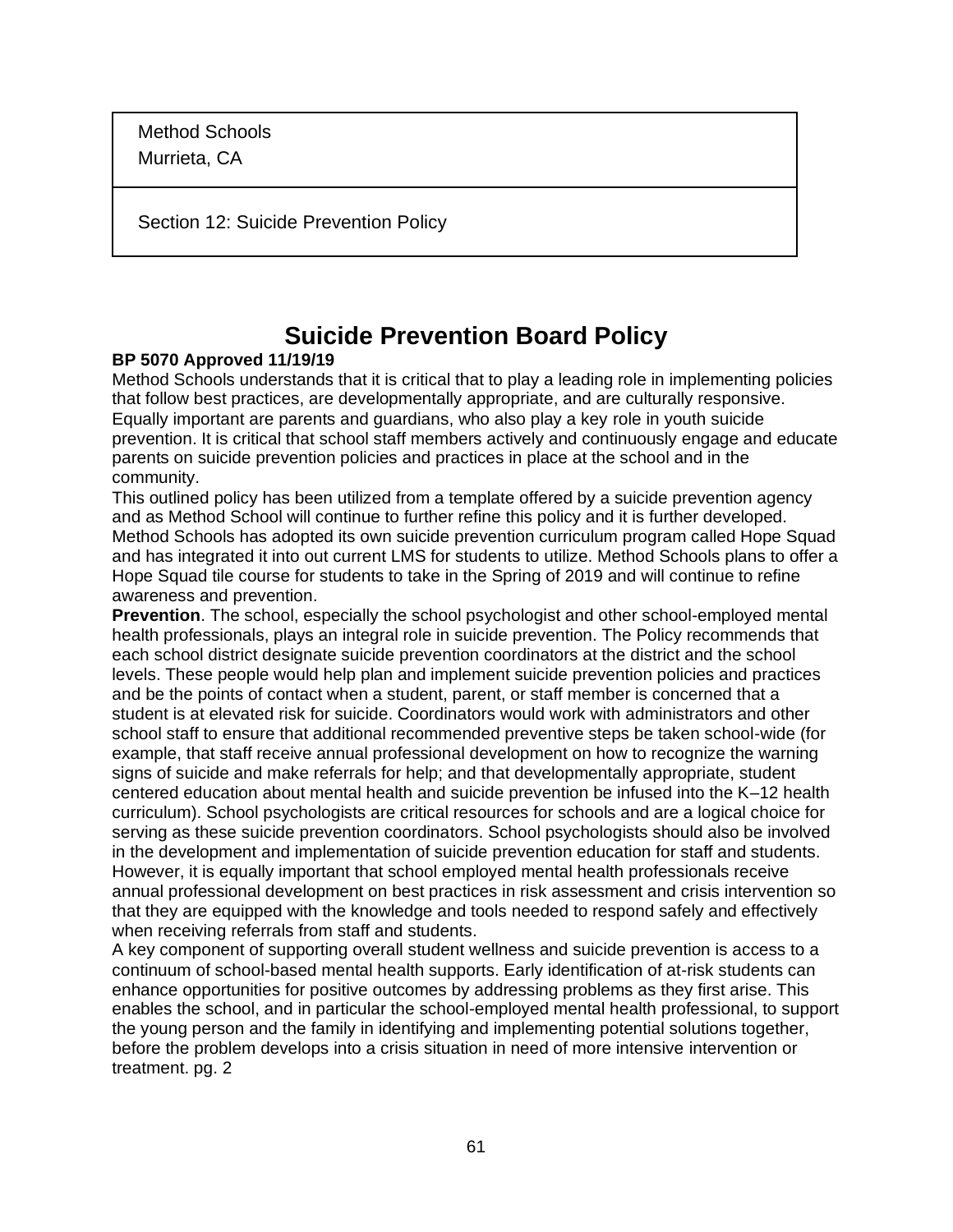**Assessment and referral.** It is important to take every statement regarding suicide or a wish to die be taken seriously. Although each school and school district will have unique policies and procedures for conducting threat assessments, the Policy outlines specific actions to take when a young person is thought to be at risk for suicide, when a suicide attempt is made in school, and when an attempt is made outside of the school setting. In all cases, the school should make every attempt to notify the student's parent or guardian.

When a student makes a verbal or written suicide threat, or if the student presents with several risk factors and a staff member is concerned, this student should be seen by a school-employed mental health professional within the same school day. That professional would conduct the risk assessment and facilitate any necessary referrals to an outside mental health agency. If the school-employed mental health professional is not immediately available, the school nurse or school administrator should assist the student until the mental health professional can be brought in. During this time, the student should be under constant supervision to ensure safety, and the suicide prevention coordinator should be made aware of the situation as soon as possible. Additionally, the school-employed mental health professional or principal should notify the student's parent or guardian to assist them with an urgent referral, if necessary, or to help facilitate an appointment with another health care provider. If such a referral is made, school staff should seek permission from the parent or guardian to exchange information with the outside healthcare provider. When a suicide attempt has been made during the school day, all students should be removed from the immediate area as soon as possible and the health and safety of the student who made the attempt should be of primary concern. The student should be supervised until any necessary medical treatment has been provided, per district emergency medical policy. If appropriate, a mental health assessment should be immediately requested and the principal, school suicide prevention coordinator, and the student's parent or guardian should be contacted. Based on the specific school or district policy, as well as the judgment of the school principal and school mental health staff, additional steps should be taken to ensure the safety and well-being of any students who may have been affected by the suicide attempt. **Re-entry procedure.** Each school and district will have specific procedures for handling students who are returning to school after a mental health crisis such as a suicide attempt or psychiatric hospitalization based on the specific needs and unique population of the school. However, The Policy recommends that the following three specific components be a part of any re-entry plan:

• • A designated school employed mental health professional will coordinate with the student, family, and any outside mental health providers (if permission was granted).

• • The parent or guardian will provide documentation from a healthcare provider that the student is no longer a danger to themselves or others.

• • The designated school-employed mental health person will determine what supports are needed to help the student readjust to the school community and meet with him or her periodically to address any concerns.

**Postvention**: Suicide in a school community is tremendously sad, often unexpected, and can leave a school with many uncertainties about what to do next. Schools need reliable information, practical tools, and pragmatic guidance to help students and the community atlarge as they struggle to cope with and respond to the loss. The Policy, coupled with more detailed guidance from NASP and AFSP (included in the resource section below) can help. pg. 3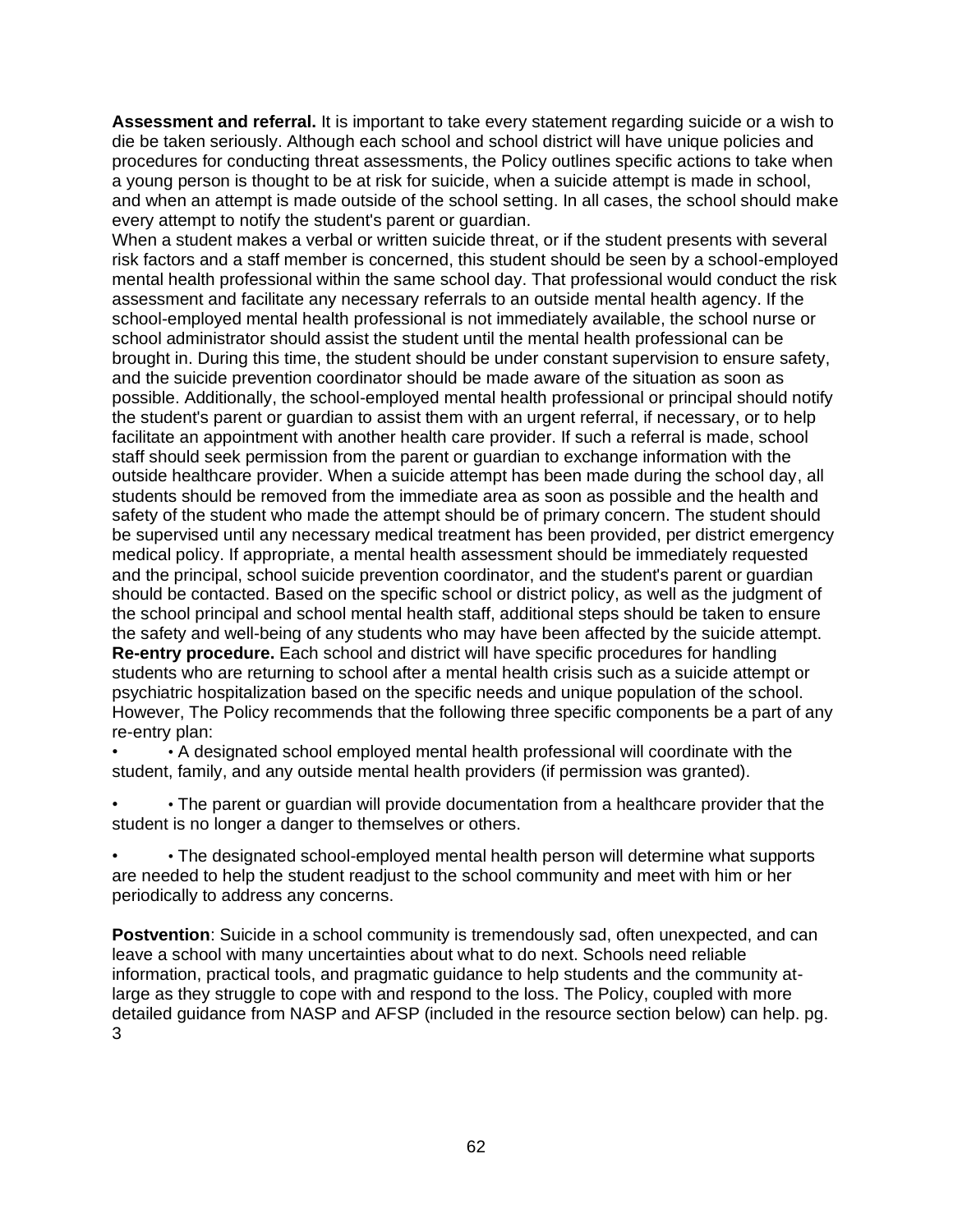The specific circumstances surrounding a death by suicide will guide the school and community response. However, to prevent suicide contagion while effectively managing the situation, the Policy suggests the development and implementation of an action plan with the following steps:

• • Verify the death: Even if the student's death is perceived to be suicide, it should not be considered such until confirmed by the coroner's office or local police department.

• • Assess the situation: The school/district crisis team should consider the impact of the suicide on the student and community population and determine the appropriate resources and supports needed for individual students as well as the general school population.

• • Share information: It is important to report only confirmed and factual information to faculty, students, and families. Additionally, the school should inform parents about supports available to students in school, as well as available resources in the community.

• • Avoid suicide contagion: The crisis team should work with teachers and families to identify students who may be at a high risk of suicide and those who are most significantly impacted by the student's death.

• • Initiate support services: School-employed mental health professionals should collaboratively determine which students need additional risk assessment or mental health support services and implement those as needed.

• • Develop memorial plans: School communities often wish to memorialize a student who has died. It can be challenging for schools to strike a balance between compassionately meeting the needs of grieving students while preserving the ability of the school to fulfill its primary purpose of education. In the case of suicide, schools must consider how to appropriately memorialize the student who died without risking suicide contagion among other students who may themselves be at risk. Treating all deaths in the same way avoids stigma and also protects against inadvertently sensationalizing the suicide loss. Wherever possible, schools should meet with the student's friends and coordinate with the student's family to identify a meaningful, safe approach to acknowledging the loss.

**External Communication:** Following a student suicide, the media will almost certainly want to become involved in reporting the story. Although the school cannot control everything that is reported, there are steps that schools can take the help contain the media firestorm that often follows the report of a suicide. In many cases, a school has a designated media spokesperson who will respond to all media inquiries. The Policy recommends that the media spokesperson:

• • Keep the suicide coordinator, superintendent, and other relevant administrators updated on how the school is handling the necessary postvention activities.

• • Prepare a statement for the media that only includes confirmation of the death, the school's postvention plans, and available resources.

• • Encourage the media to respect the privacy of the student who died and the family, and to avoid sensationalizing the suicide (e.g., putting story on the front page, describing the method of suicide). Additionally, the spokesperson should strongly suggest that the media refrain from speculating about the reason for the suicide.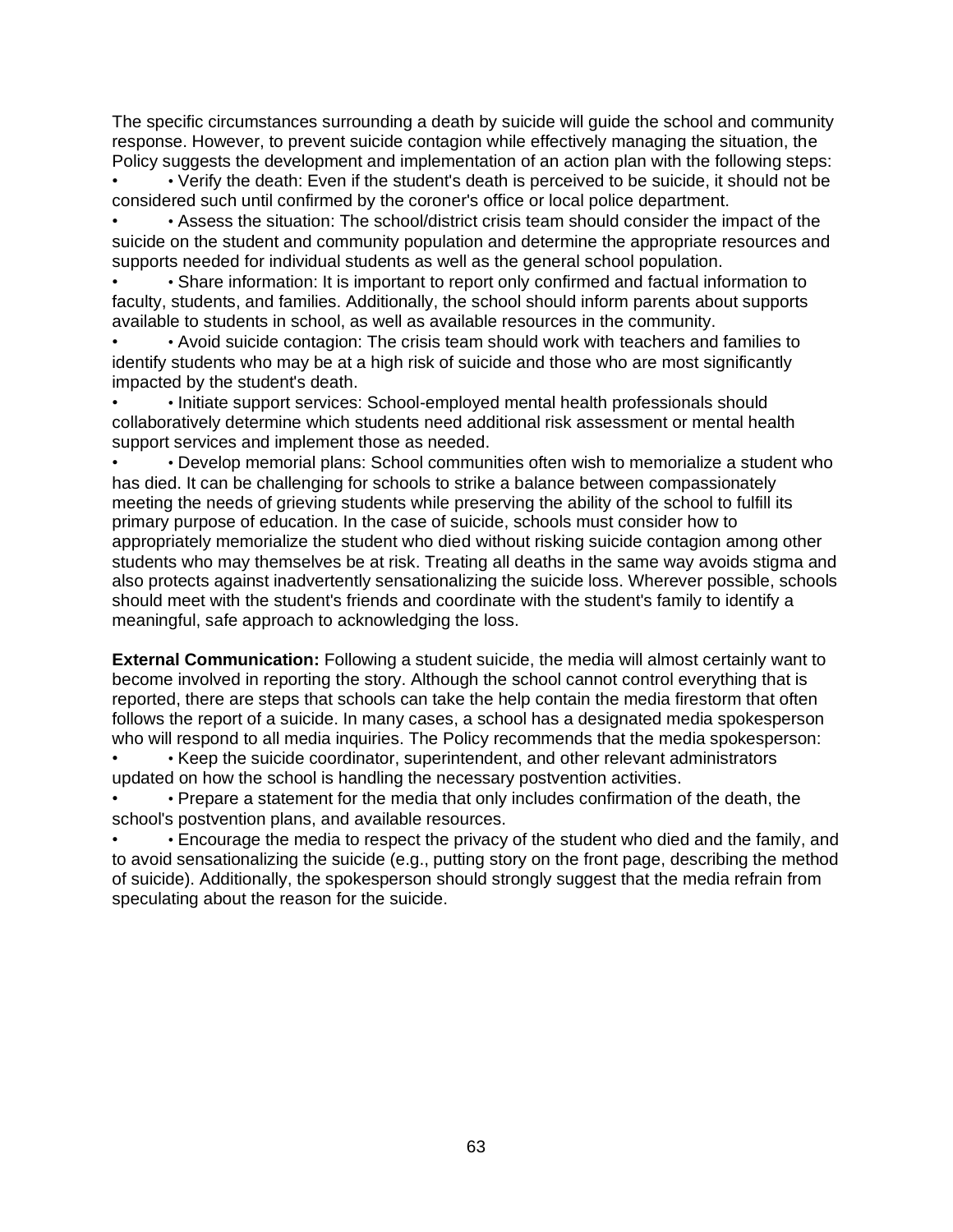Method Schools Murrieta, CA

#### Section 13: COVID-19 Precautions

Method's modality has been virtual in nature since well before the COVID-19 pandemic, and staff and students will remain working in a virtual capacity indefinitely due to the nature of the Method program. Notwithstanding that, Method takes the COVID-19 pandemic very seriously, and all staff and students are urged to follow CDC COVID-19 precautionary guidelines as well as monitor the CDC website (https://www.cdc.gov/coronavirus/2019 ncov/index.html) for the most current guidelines and resources :

Wear a mask

- Everyone 2 years and older should wear masks in public.
- Masks should be worn in addition to staying at least 6 feet apart, especially around people who don't live with you.
- If someone in your household is infected, people in the household [should take](https://www.cdc.gov/coronavirus/2019-ncov/prevent-getting-sick/protect-your-home.html)  [precautions including wearing masks to avoid spread to others.](https://www.cdc.gov/coronavirus/2019-ncov/prevent-getting-sick/protect-your-home.html)
- [Wash your hands](https://www.cdc.gov/handwashing/when-how-handwashing.html) or use hand sanitizer before putting on your mask.
- Wear your mask over your nose and mouth and secure it under your chin.
- Fit the mask snugly against the sides of your face, slipping the loops over your ears or tying the strings behind your head.
- If you have to continually adjust your mask, it doesn't fit properly, and you might need to find a different mask type or brand.
- Make sure you can breathe easily.

Effective February 2, 2021, **[masks are required](https://www.cdc.gov/coronavirus/2019-ncov/travelers/face-masks-public-transportation.html)** on planes, buses, trains, and other forms of public transportation traveling into, within, or out of the United States and in U.S. transportation hubs such as airports and stations.

people arrows light icon

Stay 6 feet away from others

- **Inside your home:** Avoid close contact with people who are sick**.**
	- $\circ$  If possible, maintain 6 feet between the person who is sick and other household members.
- **Outside your home:** Put 6 feet of distance between yourself and people who don't live in your household.
	- $\circ$  Remember that some people without symptoms may be able to spread virus.
	- $\circ$  [Stay at least 6 feet \(about 2 arm lengths\) from other people.](https://www.cdc.gov/coronavirus/2019-ncov/prevent-getting-sick/social-distancing.html)
	- o **Keeping distance from others is especially important for [people who are](https://www.cdc.gov/coronavirus/2019-ncov/need-extra-precautions/people-at-increased-risk.html)  [at higher risk of getting very sick.](https://www.cdc.gov/coronavirus/2019-ncov/need-extra-precautions/people-at-increased-risk.html)**

band aid icon

Get Vaccinated

• Authorized COVID-19 vaccines can help protect you from COVID-19.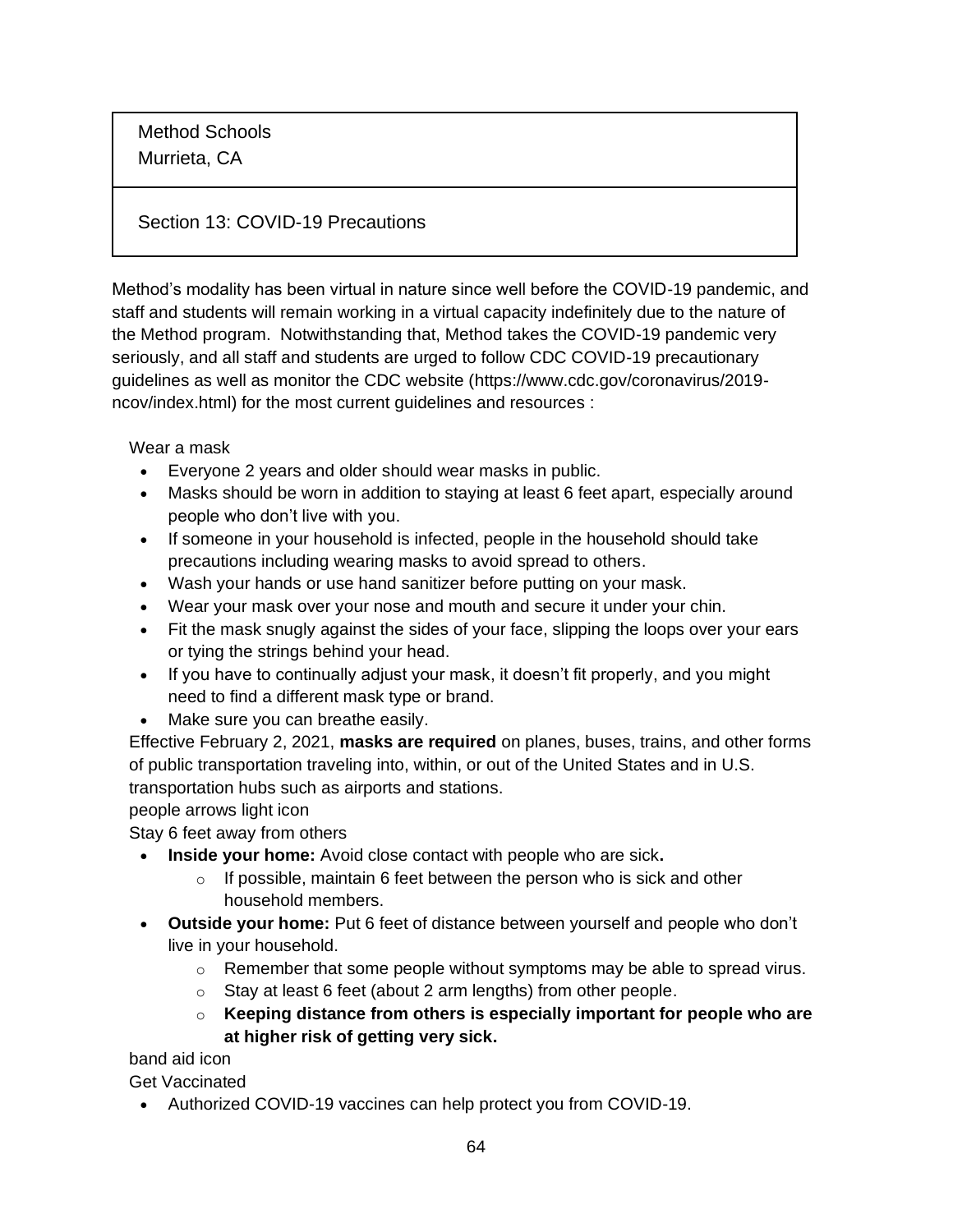- You should get a [COVID-19 vaccine](https://www.cdc.gov/coronavirus/2019-ncov/vaccines/index.html) when it is available to you.
- [Once you are fully vaccinated,](https://www.cdc.gov/coronavirus/2019-ncov/vaccines/fully-vaccinated.html) you may be able to start doing some things that you had stopped doing because of the pandemic.

users slash icon

Avoid crowds and poorly ventilated spaces

- Being in crowds like in restaurants, bars, fitness centers, or movie theaters puts you at higher risk for COVID-19.
- Avoid indoor spaces that do not offer fresh air from the outdoors as much as possible.
- If indoors, bring in fresh air by opening windows and doors, if possible.
- hands wash light icon

Wash your hands often

- [Wash your hands](https://www.cdc.gov/handwashing/when-how-handwashing.html) often with soap and water for at least 20 seconds especially after you have been in a public place, or after blowing your nose, coughing, or sneezing.
- It's especially important to wash:
	- o Before eating or preparing food
	- o Before touching your face
	- o After using the restroom
	- o After leaving a public place
	- o After blowing your nose, coughing, or sneezing
	- o After handling your mask
	- o After changing a diaper
	- o After caring for someone sick
	- o After touching animals or pets
- If soap and water are not readily available, **use a hand sanitizer that contains at least 60% alcohol**. Cover all surfaces of your hands and rub them together until they feel dry.
- **Avoid touching your eyes, nose, and mouth** with unwashed hands.

box tissue light icon

Cover coughs and sneezes

- **If you are wearing a mask**: You can cough or sneeze into your mask. Put on a new, clean mask as soon as possible and wash your hands.
- **If you are not wearing a mask**:
	- $\circ$  Always cover your mouth and nose with a tissue when you cough or sneeze, or use the inside of your elbow and do not spit.
	- $\circ$  Throw used tissues in the trash.
- Immediately **wash your hands** with soap and water for at least 20 seconds. If soap and water are not readily available, clean your hands with a hand sanitizer that contains at least 60% alcohol.

spraybottle icon

Clean and disinfect

• Clean high touch surfaces daily. This includes tables, doorknobs, light switches, countertops, handles, desks, phones, keyboards, toilets, faucets, and sinks.